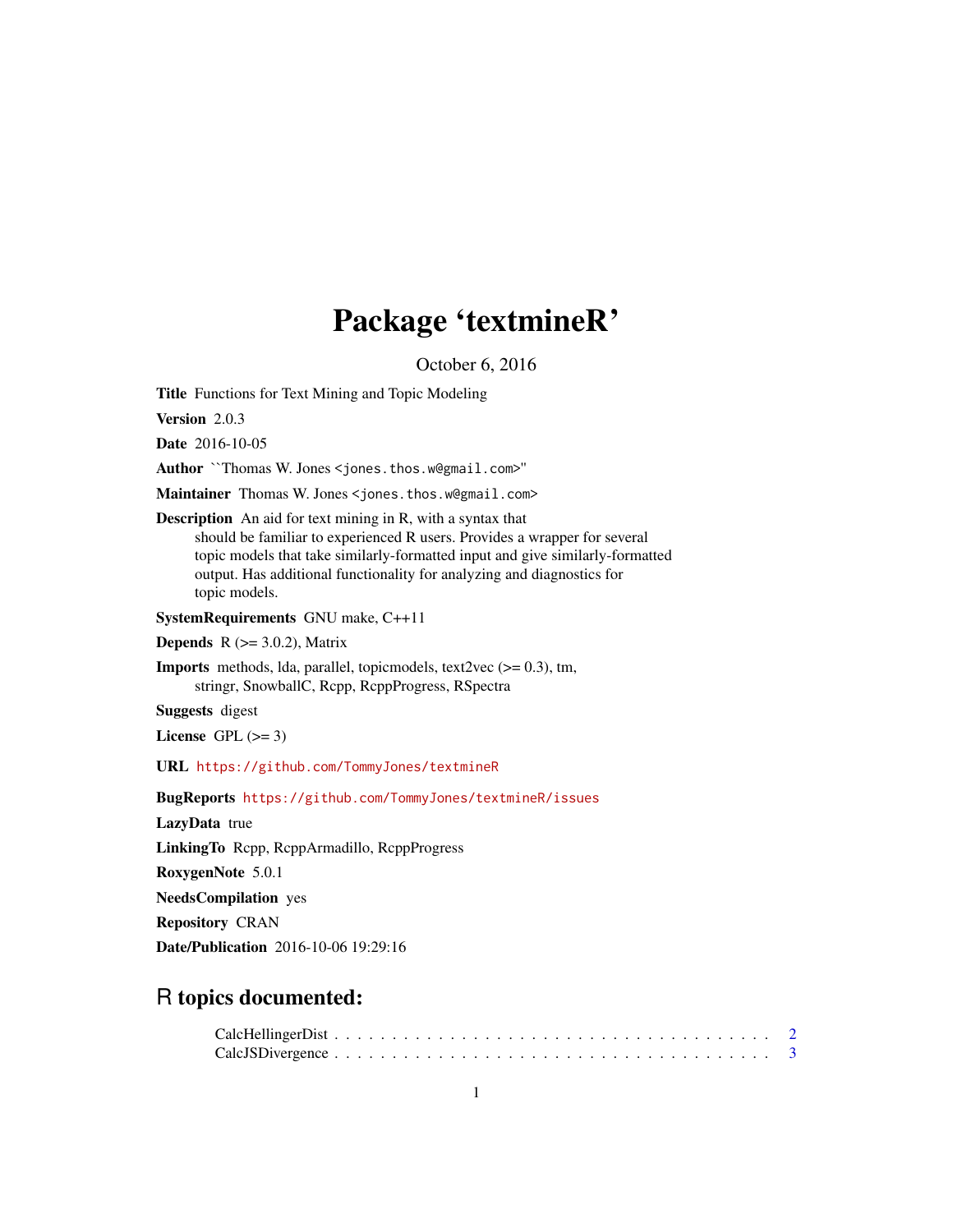<span id="page-1-0"></span>

| $\overline{4}$                                                                                                           |
|--------------------------------------------------------------------------------------------------------------------------|
| 5                                                                                                                        |
| 5<br>$CalcProbCoherence \dots \dots \dots \dots \dots \dots \dots \dots \dots \dots \dots \dots \dots \dots \dots \dots$ |
| 6                                                                                                                        |
| $\overline{7}$                                                                                                           |
| 8                                                                                                                        |
| 9                                                                                                                        |
| 10                                                                                                                       |
| -12                                                                                                                      |
| -13                                                                                                                      |
| 14                                                                                                                       |
| 14                                                                                                                       |
| 15                                                                                                                       |
| -16                                                                                                                      |
| <b>17</b>                                                                                                                |
| -18                                                                                                                      |
| $\overline{19}$                                                                                                          |
| <sup>20</sup>                                                                                                            |
| 21                                                                                                                       |
| 21                                                                                                                       |
| 22                                                                                                                       |
| 22                                                                                                                       |
| 23                                                                                                                       |
| 24                                                                                                                       |
| 24                                                                                                                       |
| 25                                                                                                                       |
|                                                                                                                          |
| 27                                                                                                                       |
|                                                                                                                          |
| 29                                                                                                                       |
|                                                                                                                          |

<span id="page-1-1"></span>CalcHellingerDist *Calculate Hellinger Distance*

## Description

Calculates the Hellinger distances or the rows or columns of a numeric matrix or for two numeric vectors.

## Usage

 $CalchellingerDist(x, y = NULL, by_rows = TRUE)$ 

## Arguments

|         | A numeric matrix or numeric vector                                 |
|---------|--------------------------------------------------------------------|
| v       | A numeric vector, y must be specified if x is a numeric vector.    |
| by_rows | Logical. If x is a matrix, should distances be calculated by rows? |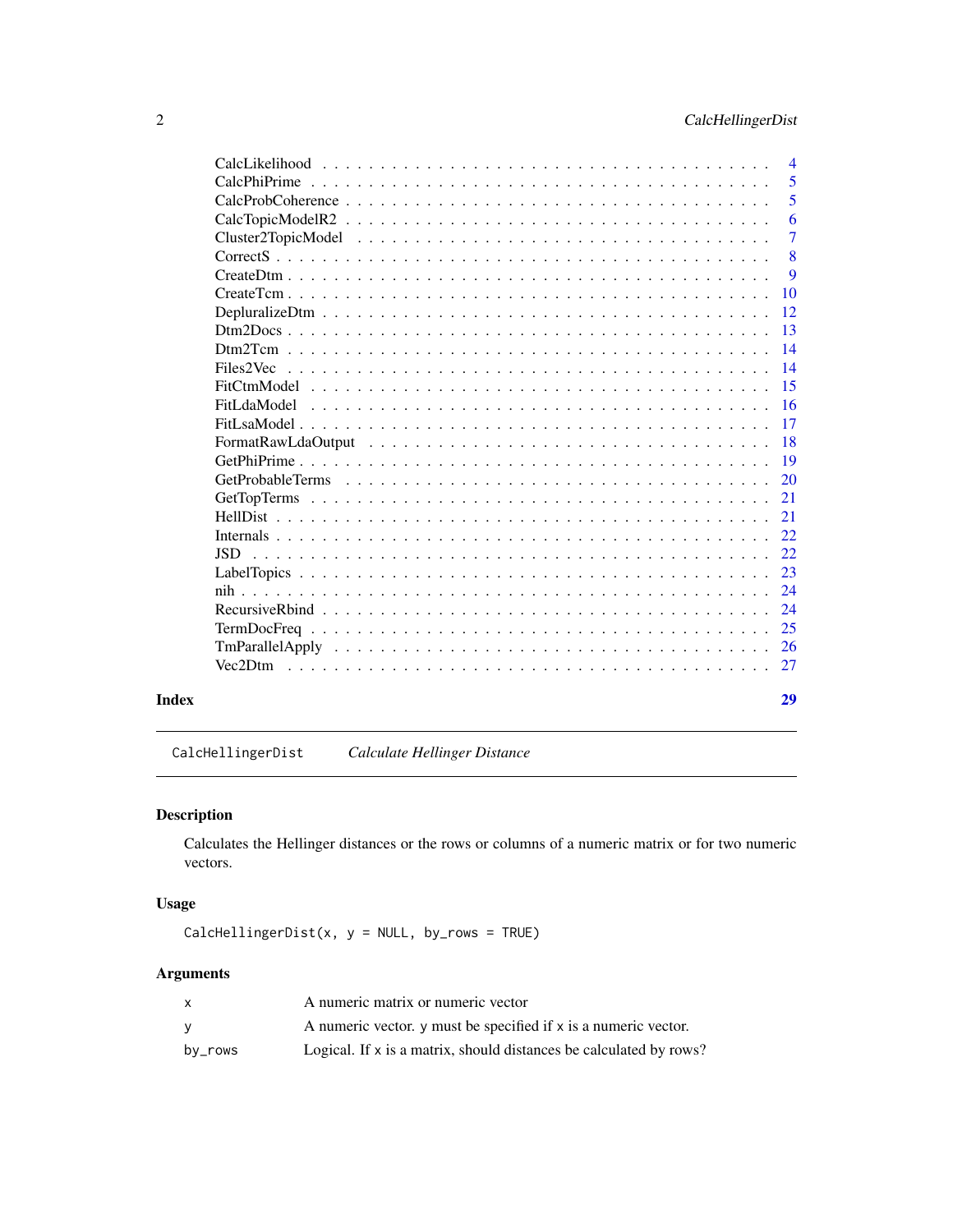## <span id="page-2-0"></span>CalcJSDivergence 3

### Value

If  $x$  is a matrix, this returns an square and symmetric matrix. The i,j entries correspond to the Hellinger Distance between the rows of x (or the columns of x if by\_rows = FALSE). If x and y are vectors, this returns a numeric scalar whose value is the Hellinger Distance between x and y.

#### Examples

```
x \le rchisq(n = 100, df = 8)
y \le -x^2CalcHellingerDist(x = x, y = y)
mymat <- rbind(x, y)
CalchellingerDist(x = mymat)
```
<span id="page-2-1"></span>CalcJSDivergence *Calculate Jensen-Shannon Divergence*

#### Description

This function calculates the Jensen Shannon Divergence for the rows or columns of a numeric matrix or for two numeric vectors.

### Usage

```
CalcJSDivergence(x, y = NULL, byrows = TRUE)
```
#### Arguments

| x       | A numeric matrix or numeric vector                                 |
|---------|--------------------------------------------------------------------|
| v       | A numeric vector, y must be specified if x is a numeric vector.    |
| by_rows | Logical. If x is a matrix, should distances be calculated by rows? |

## Value

If  $x$  is a matrix, this returns an square and symmetric matrix. The  $i, j$  entries correspond to the Hellinger Distance between the rows of x (or the columns of x if by\_rows = FALSE). If x and y are vectors, this returns a numeric scalar whose value is the Hellinger Distance between x and y.

```
x \le rchisq(n = 100, df = 8)
y \le -x^2CalcJSDivergence(x = x, y = y)
mymat \leq rbind(x, y)
CalcJSDivergence(x = mymat)
```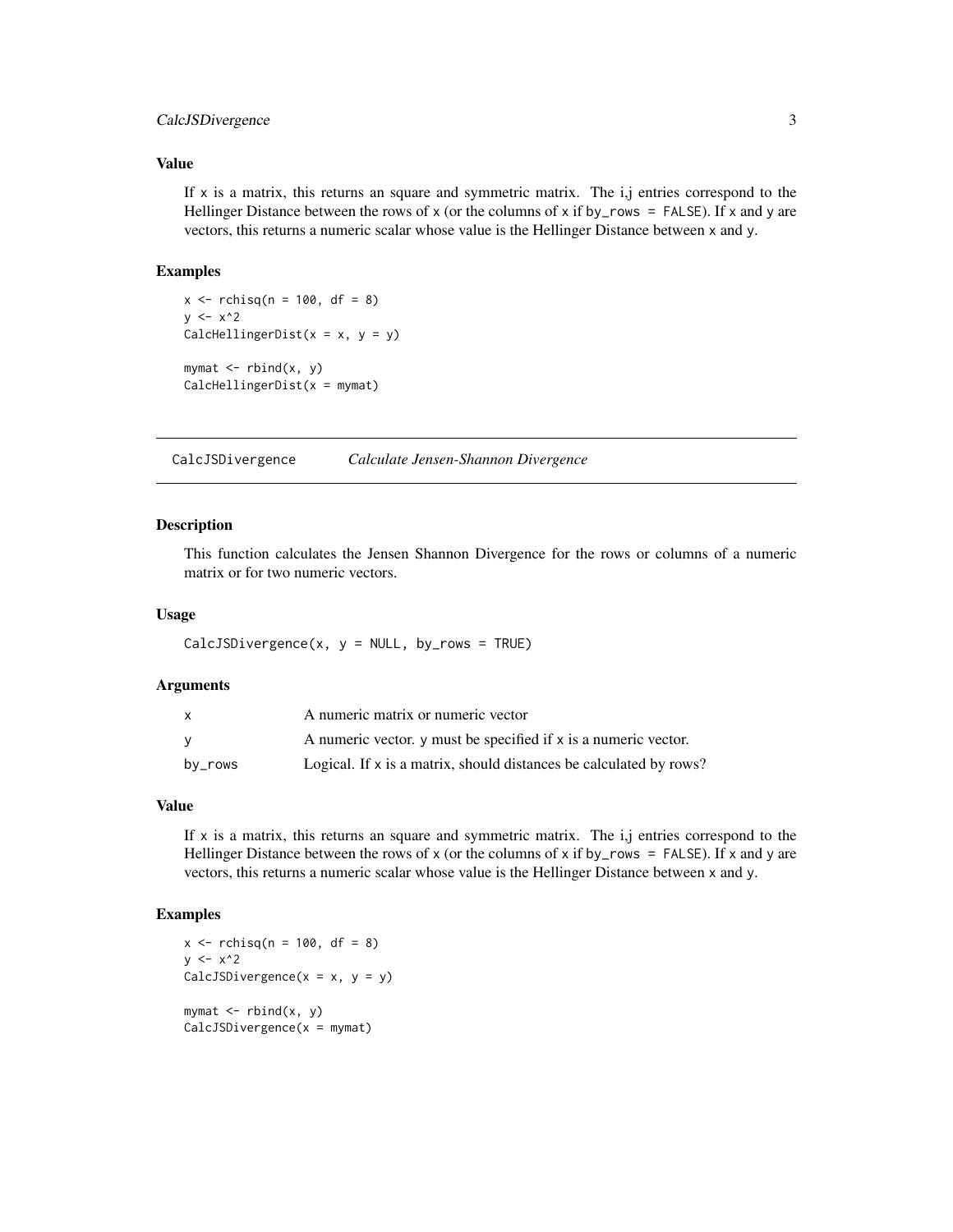<span id="page-3-0"></span>

This function takes a DTM, phi matrix (P(word|topic)), and a theta matrix (P(topic|document)) and returns a single value for the likelihood of the data given the model.

## Usage

CalcLikelihood(dtm, phi, theta, ...)

#### Arguments

| dtm   | The document term matrix of class dgCMatrix.                                                                                                              |
|-------|-----------------------------------------------------------------------------------------------------------------------------------------------------------|
| phi   | The phi matrix whose rows index topics and columns index words. The i, j<br>entries are $P(word_i   topic_i)$                                             |
| theta | The theta matrix whose rows index documents and columns index topics. The i,<br>$\mathbf{j}$ entries are P(topic_ $\mathbf{i}$   document_ $\mathbf{j}$ ) |
| .     | Other arguments to pass to TmParallelApply. See note, below.                                                                                              |

## Value

Returns an object of class numeric corresponding to the log likelihood.

#### Note

This function performs parallel computation if dtm has more than 3,000 rows. The default is to use all available cores according to [detectCores](#page-0-0). However, this can be modified by passing the cpus argument when calling this function.

```
# Load a pre-formatted dtm and topic model
data(nih_sample_dtm)
data(nih_sample_topic_model)
# Get the likelihood of the data given the fitted model parameters
ll <- CalcLikelihood(dtm = nih_sample_dtm,
                     phi = nih_sample_topic_model$phi,
                     theta = nih_sample_topic_model$theta)
```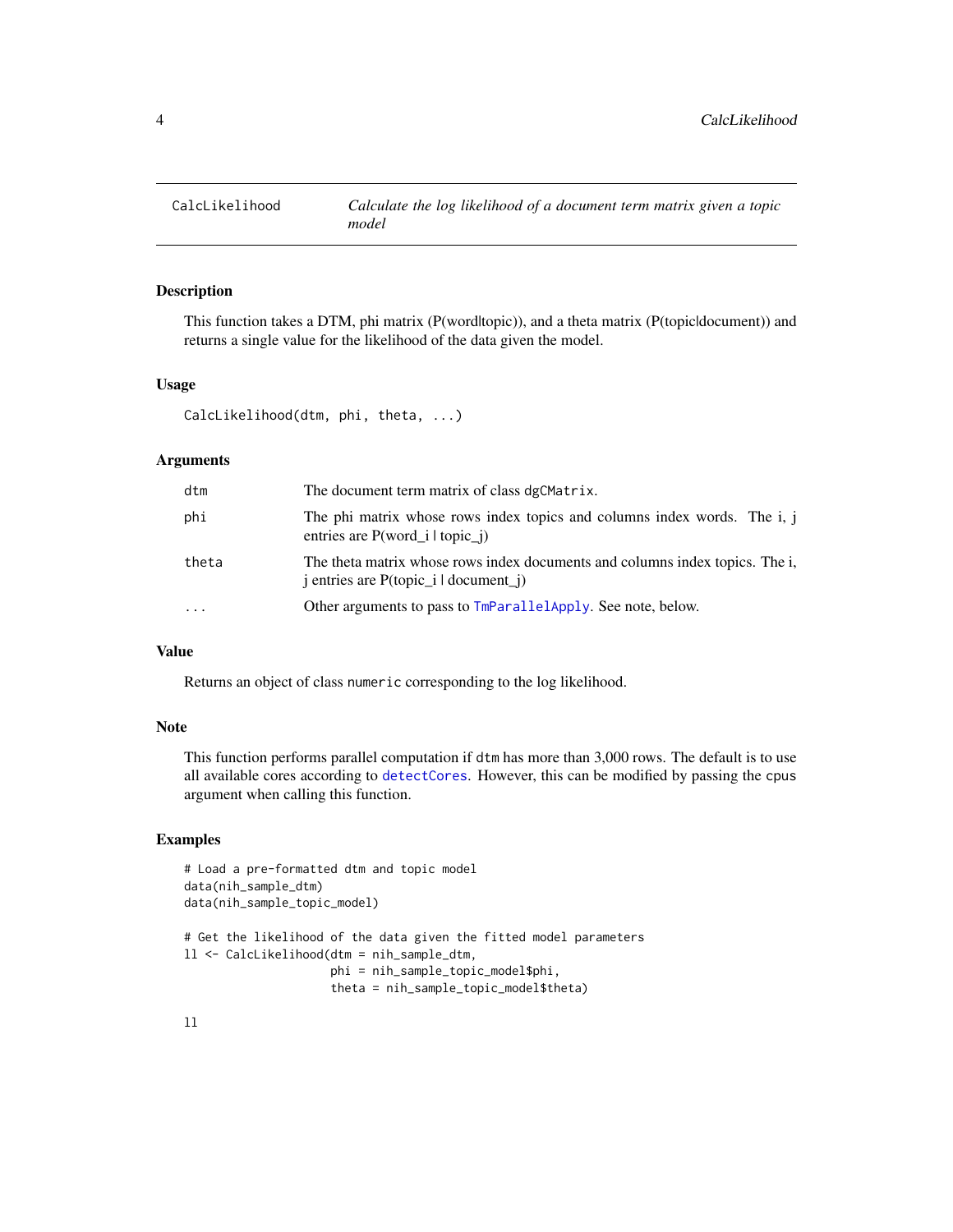<span id="page-4-1"></span><span id="page-4-0"></span>

This function takes a phi matrix (P(token|topic)) and a theta matrix (P(topic|document)) and returns the phi prime matrix (P(topic|token)). Phi prime can be used for classifying new documents and for alternative topic labels.

#### Usage

CalcPhiPrime(phi, theta, p\_docs = NULL)

## Arguments

| phi    | The phi matrix whose rows index topics and columns index words. The i, j<br>entries are $P(word_i   topic_i)$                                              |
|--------|------------------------------------------------------------------------------------------------------------------------------------------------------------|
| theta  | The theta matrix whose rows index documents and columns index topics. The i,<br>$\mu$ i entries are P(topic $\mu$ i document $\mu$ )                       |
| p_docs | A numeric vector of length nrow (theta) that is proportional to the number of<br>terms in each document. This is an optional argument. It defaults to NULL |

## Value

Returns a matrix whose rows correspond to topics and whose columns correspond to tokens. The i,j entry corresponds to P(topic\_iltoken\_j)

#### Examples

```
# Load a pre-formatted dtm and topic model
data(nih_sample_topic_model)
# Make a phi_prime matrix, P(topic|words)
phi_prime <- GetPhiPrime(phi = nih_sample_topic_model$phi,
                         theta = nih_sample_topic_model$theta)
```
CalcProbCoherence *Probailistic coherence of topics*

## Description

Calculates the probabilistic coherence of a topic or topics. This approximates semmantic coherence or human understandability of a topic.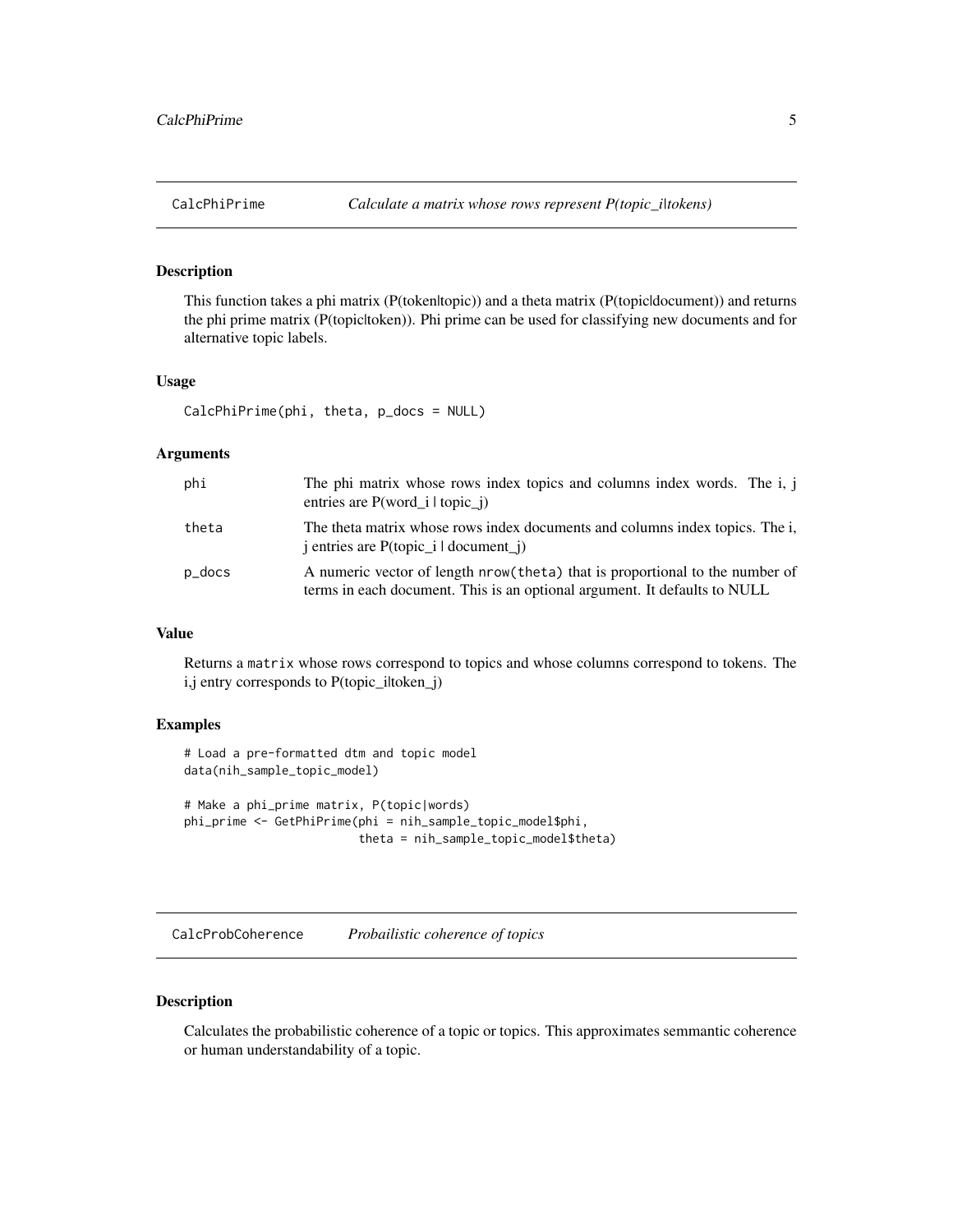#### <span id="page-5-0"></span>Usage

CalcProbCoherence(phi, dtm, M = 5)

#### Arguments

| phi | A numeric matrix or a numeric vector. The vector, or rows of the matrix rep-<br>resent the numeric relationship between topic(s) and terms. For example, this<br>relationship may be p(word topic) or p(topic word). |
|-----|----------------------------------------------------------------------------------------------------------------------------------------------------------------------------------------------------------------------|
| dtm | A document term matrix or co-occurence matrix of class matrix or whose class<br>inherits from the Matrix packge. Columns must index terms.                                                                           |
| M   | An integer for the number of words to be used in the calculation. Defaults to 5                                                                                                                                      |

## Value

Returns an object of class numeric corresponding to the probabilistic coherence of the input topic(s).

### Examples

```
# Load a pre-formatted dtm and topic model
data(nih_sample_topic_model)
data(nih_sample_dtm)
```
CalcProbCoherence(phi = nih\_sample\_topic\_model\$phi, dtm = nih\_sample\_dtm, M = 5)

CalcTopicModelR2 *Calculate the R-squared of a topic model.*

## Description

Function to calculate R-squared for a topic model. This uses a geometric interpretation of R-squared as the proportion of total distance each document is from the center of all the documents that is explained by the model.

#### Usage

```
CalcTopicModelR2(dtm, phi, theta, ...)
```
## Arguments

| dtm       | A documents by terms dimensional document term matrix of class dgCMatrix<br>or of class matrix. |
|-----------|-------------------------------------------------------------------------------------------------|
| phi       | A topics by terms dimensional matrix where each entry is p(term i ltopic j)                     |
| theta     | A documents by topics dimensional matrix where each entry is p(topic_jldocument_d)              |
| $\ddotsc$ | Other arguments to be passed to TmParallelApply. See note, below.                               |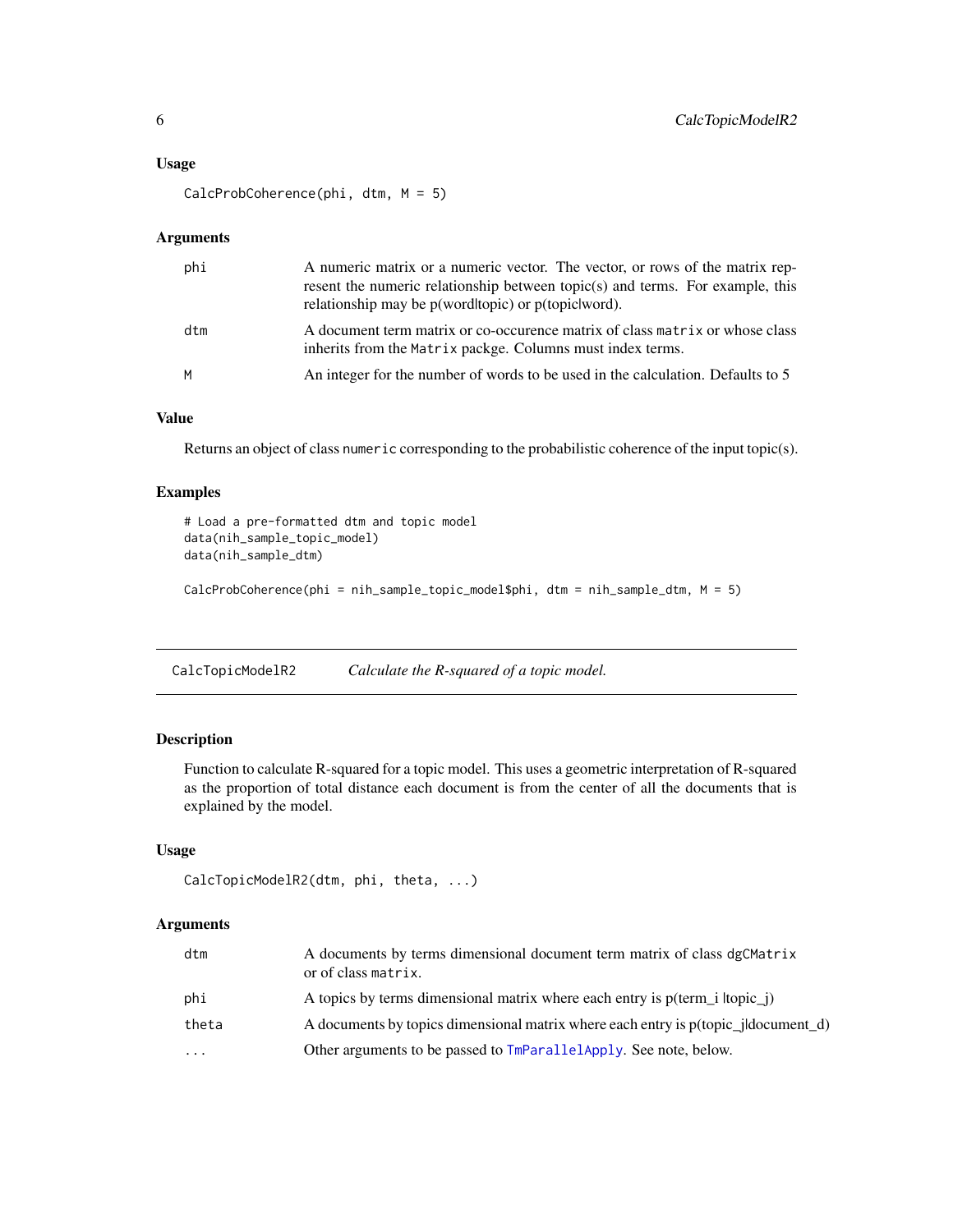## <span id="page-6-0"></span>Value

Returns an object of class numeric representing the proportion of variability in the data that is explained by the topic model.

#### Note

This function performs parallel computation if dtm has more than 3,000 rows. The default is to use all available cores according to [detectCores](#page-0-0). However, this can be modified by passing the cpus argument when calling this function.

## Examples

```
# Load a pre-formatted dtm and topic model
data(nih_sample_dtm)
data(nih_sample_topic_model)
# Get the R-squared of the model
r2 <- CalcTopicModelR2(dtm = nih_sample_dtm,
                     phi = nih_sample_topic_model$phi,
                     theta = nih_sample_topic_model$theta)
```
r2

Cluster2TopicModel *Represent a document clustering as a topic model*

#### Description

Represents a document clustering as a topic model of two matrices. phi: P(term | cluster) theta: P(cluster | document)

#### Usage

```
Cluster2TopicModel(dtm, clustering, ...)
```
#### Arguments

| dtm        | A document term matrix of class dgCMatrix or whose class inherits from the                    |
|------------|-----------------------------------------------------------------------------------------------|
|            | Matrix packge. Columns must index terms, rows must index documents.                           |
| clustering | A vector of length nrow(dtm) whose entries form a partitional clustering of the<br>documents. |
| $\cdot$    | Other arguments to be passed to TmParallelApply.                                              |

## Value

Returns a list with two elements, phi and theta. 'phi' is a matrix whose j-th row represents P(terms | cluster\_j). 'theta' is a matrix whose j-th row represents P(clusters | document\_j). Each row of theta should only have one non-zero element.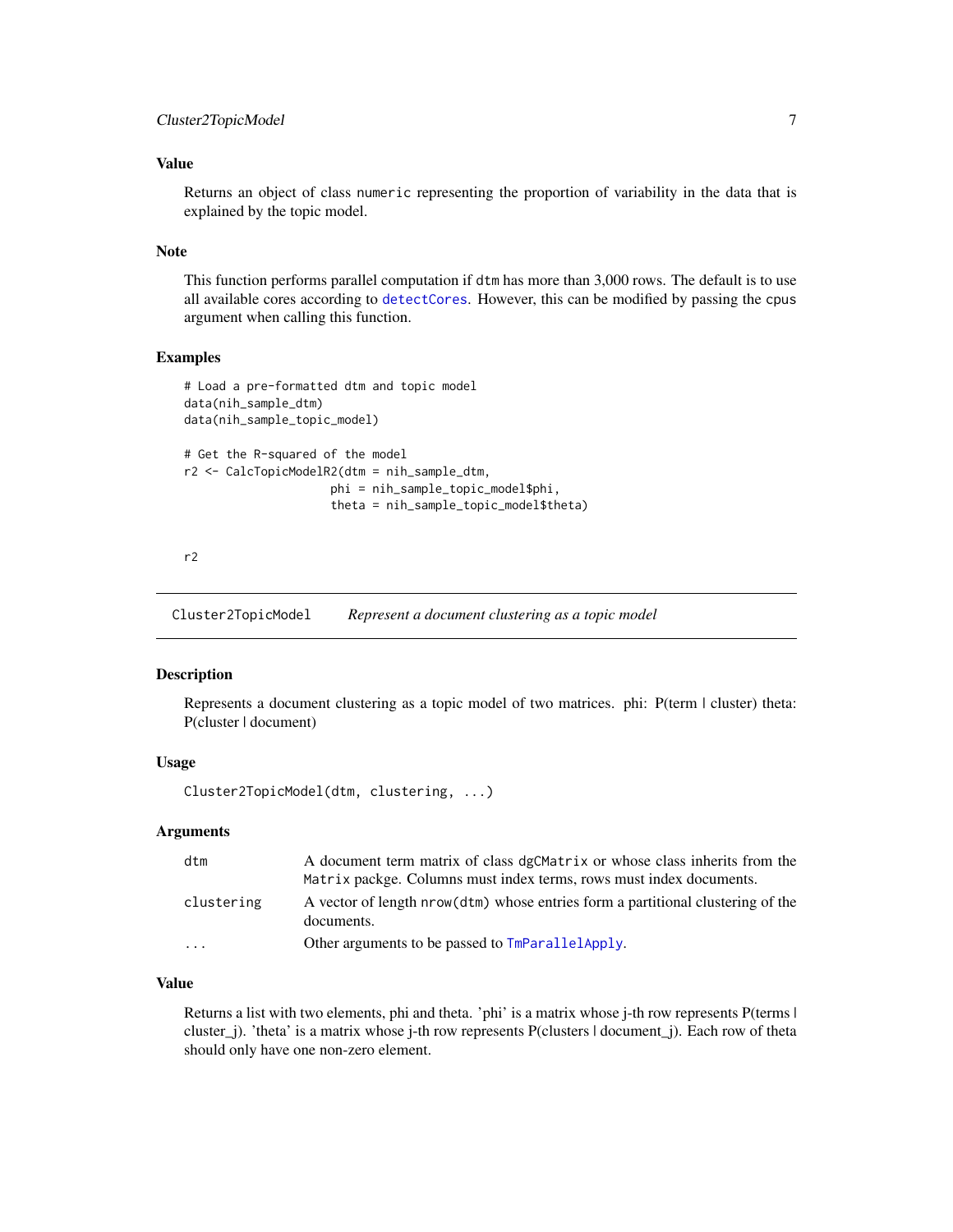#### Examples

```
## Not run:
# Load pre-formatted data for use
data(nih_sample_dtm)
data(nih_sample)
result <- Cluster2TopicModel(dtm = nih_sample_dtm,
                             clustering = nih_sample$IC_NAME)
## End(Not run)
```
CorrectS *Function to remove some forms of pluralization.*

#### Description

This function takes a character vector as input and removes some forms of pluralization from the ends of the words.

#### Usage

CorrectS(term\_vec)

#### Arguments

term\_vec A character vector

## Details

The entries of the vector should be single words or short n-grams without punctuation as the function only looks at the ends of strings. In other words, if entries are a paragraph of text. Only the final words will get de-pluralized. (Even then, if the final character is a period, as would be the case with paragraphs, it's likely that nothing will be de-pluralized.)

#### Value

Returns an object of class data.frame with three columns. The first column is the argument term\_vec. The second column is the depluralized version of the words in term\_vec. The third column is a logical, indicating whether or not the word in term\_vec was changed.

## Note

WARNING: This does make mistakes for irregular words. You should check its results manually. It tends to fail spectacularly for words ending in "es".

<span id="page-7-0"></span>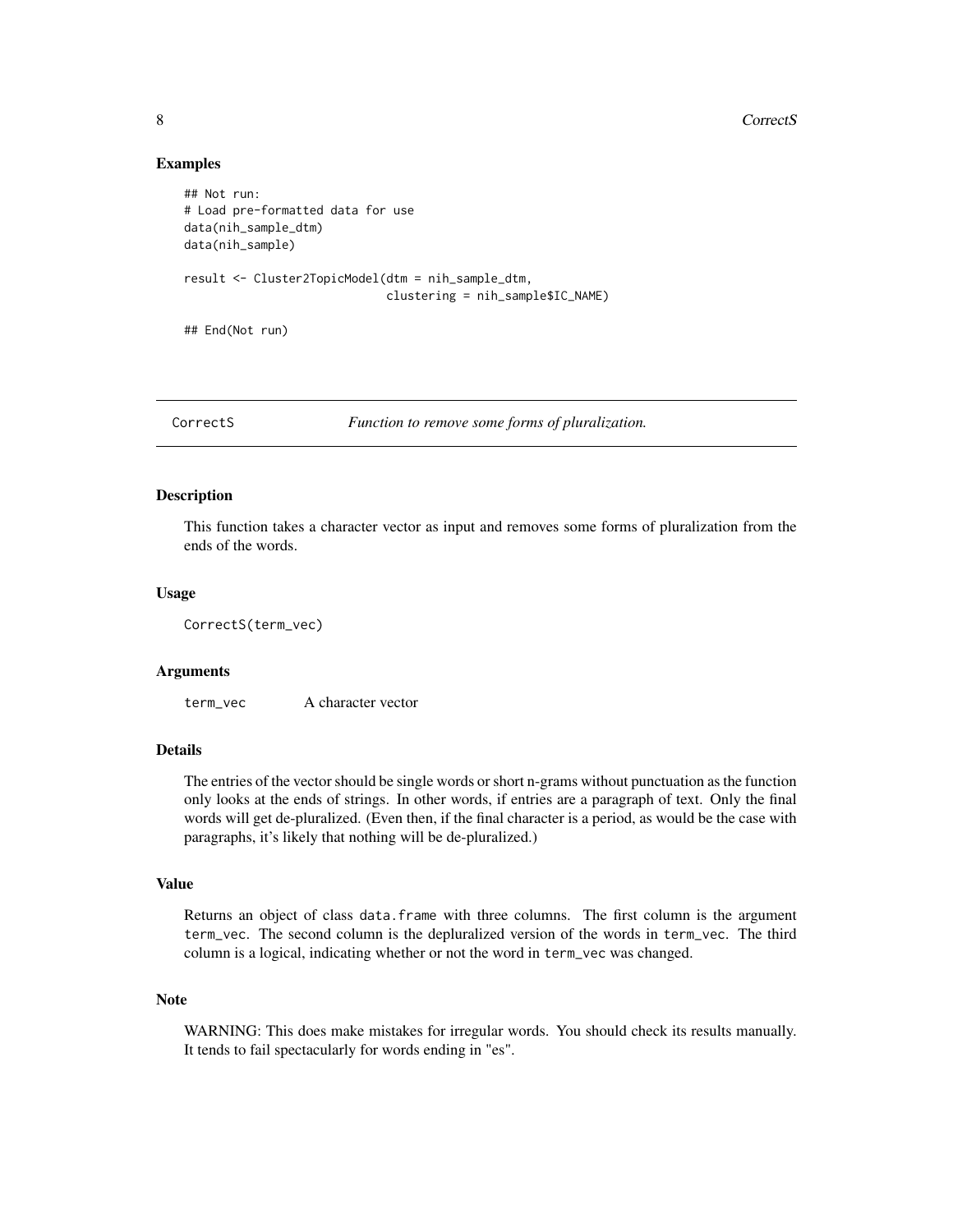#### <span id="page-8-0"></span>CreateDtm 9

#### Examples

myvec <- c("banana", "bananas", "scientists", "large\_armies") CorrectS(term\_vec=myvec)

<span id="page-8-1"></span>CreateDtm *Convert a character vector to a document term matrix.*

## Description

This is the main document term matrix creating function for textmineR. In most cases, all you need to do is import documents as a character vector in R and then run this function to get a document term matrix that is compatible with the rest of textmineR's functionality and many other libraries. CreateDtm is built on top of the excellent [text2vec](#page-0-0) library.

### Usage

```
CreateDtm(doc\_vec, doc\_names = names(doc\_vec), ngram\_window = c(1, 1),stopword_vec = c(tm::stopwords("english"), tm::stopwords("SMART")),
  lower = TRUE, remove_punctuation = TRUE, remove_numbers = TRUE,
  stem_lemma_function = NULL, ...)
```
## Arguments

| doc_vec             | A character vector of documents.                                                                                                                                            |  |  |  |
|---------------------|-----------------------------------------------------------------------------------------------------------------------------------------------------------------------------|--|--|--|
| doc_names           | A vector of names for your documents. Defaults to names (doc_vec). If NULL,<br>then doc_names is set to be 1: length (doc_vec).                                             |  |  |  |
| ngram_window        | A numeric vector of length 2. The first entry is the minimum n-gram size; the<br>second entry is the maximum n-gram size. Defaults to $c(1, 1)$ .                           |  |  |  |
| stopword_vec        | A character vector of stopwords you would like to remove. Defaults to $c(tm::stopwords("english"),$<br>If you do not want stopwords removed, specify stopword_vec = $c()$ . |  |  |  |
| lower               | Do you want all words coerced to lower case? Defaults to TRUE                                                                                                               |  |  |  |
| remove_punctuation  |                                                                                                                                                                             |  |  |  |
|                     | Do you want to convert all non-alpha numeric characters to spaces? Defaults to<br><b>TRUE</b>                                                                               |  |  |  |
|                     | remove_numbers Do you want to convert all numbers to spaces? Defaults to TRUE                                                                                               |  |  |  |
| stem_lemma_function |                                                                                                                                                                             |  |  |  |
|                     | A function that you would like to apply to the documents for stemming, lemma-<br>tization, or similar. See examples for usage.                                              |  |  |  |
| $\cdots$            | Other arguments to be passed to TmParallelApply.                                                                                                                            |  |  |  |
|                     |                                                                                                                                                                             |  |  |  |

## Value

A document term matrix of class dgCMatrix. The rows index documents. The columns index terms. The i, j entries represent the count of term j appearing in document i.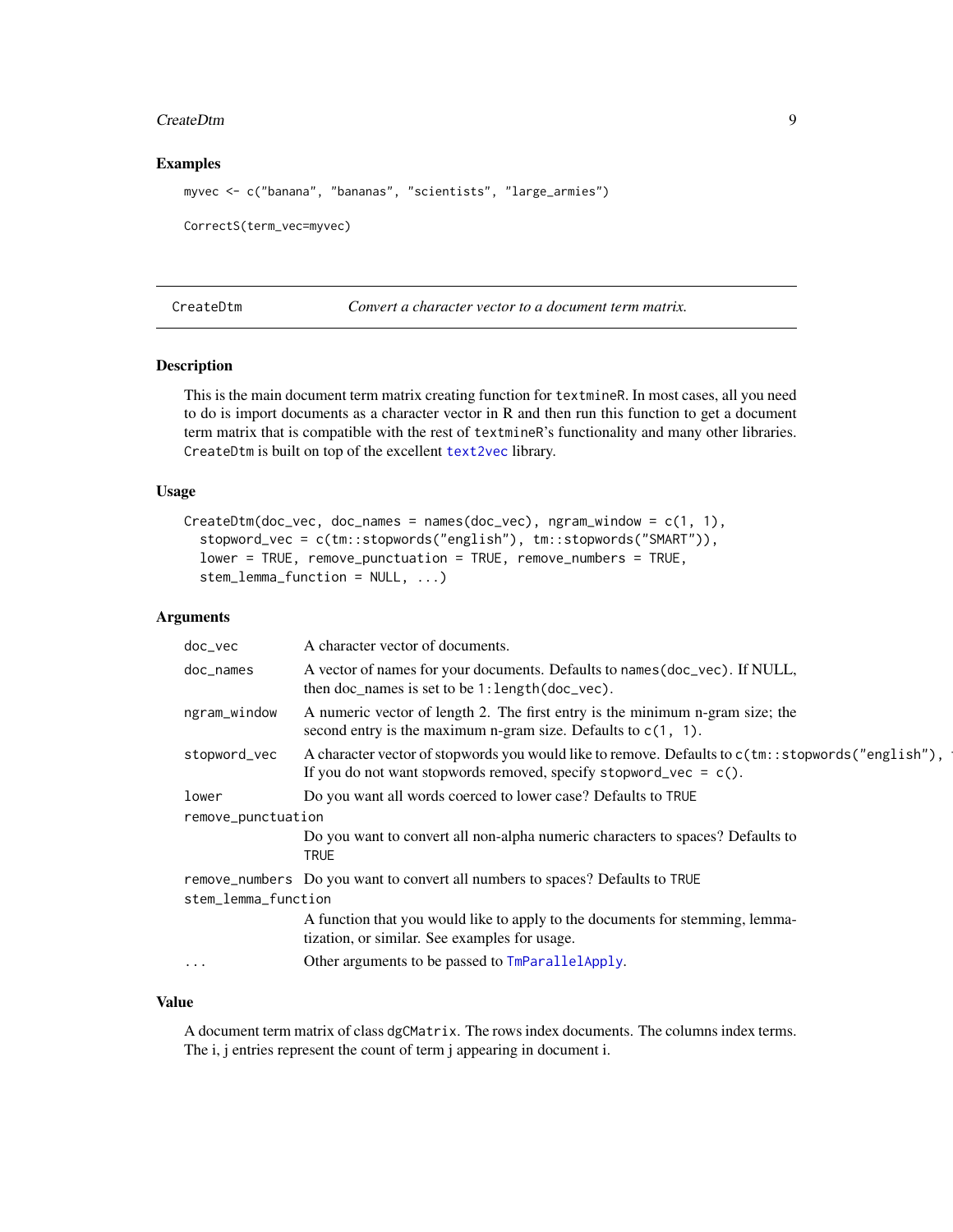The following transformations are applied to stopword\_vec as well as doc\_vec: lower, remove\_punctuation, remove\_numbers

See [stopwords](#page-0-0) for details on the default to the stopword\_vec argument.

## Examples

```
## Not run:
data(nih_sample)
# DTM of unigrams and bigrams
dtm <- CreateDtm(doc_vec = nih_sample$ABSTRACT_TEXT,
                 doc_names = nih_sample$APPLICATION_ID,
                 ngram\_window = c(1, 2)# DTM of unigrams with Porter's stemmer applied
dtm <- CreateDtm(doc_vec = nih_sample$ABSTRACT_TEXT,
                 doc_names = nih_sample$APPLICATION_ID,
                 stem_lemma_function = function(x) SnowballC::wordStem(x, "porter"))
## End(Not run)
```
CreateTcm *Convert a character vector to a term co-occurence matrix.*

#### Description

This is the main term co-occurence matrix creating function for textmineR. In most cases, all you need to do is import documents as a character vector in R and then run this function to get a term co-occurence matrix that is compatible with the rest of textmineR's functionality and many other libraries. CreateTcm is built on top of the excellent [text2vec](#page-0-0) library.

#### Usage

```
CreateTcm(doc_vec, skipgram_window = Inf, ngram_window = c(1, 1),
  stopword_vec = c(tm::stopwords("english"), tm::stopwords("SMART")),
  lower = TRUE, remove_punctuation = TRUE, remove_numbers = TRUE,
  stem_lemma_function = NULL, ...)
```
#### Arguments

| doc vec         | A character vector of documents.                                                                                                                                                                           |
|-----------------|------------------------------------------------------------------------------------------------------------------------------------------------------------------------------------------------------------|
| skipgram_window |                                                                                                                                                                                                            |
|                 | An integer window, from 0 to Inf for skip-grams. Defaults to Inf. See 'Details',<br>below.                                                                                                                 |
| ngram_window    | A numeric vector of length 2. The first entry is the minimum n-gram size; the<br>second entry is the maximum n-gram size. Defaults to $c(1, 1)$ . Must be<br>$c(1, 1)$ if skipgram_window is not 0 or Inf. |

<span id="page-9-0"></span>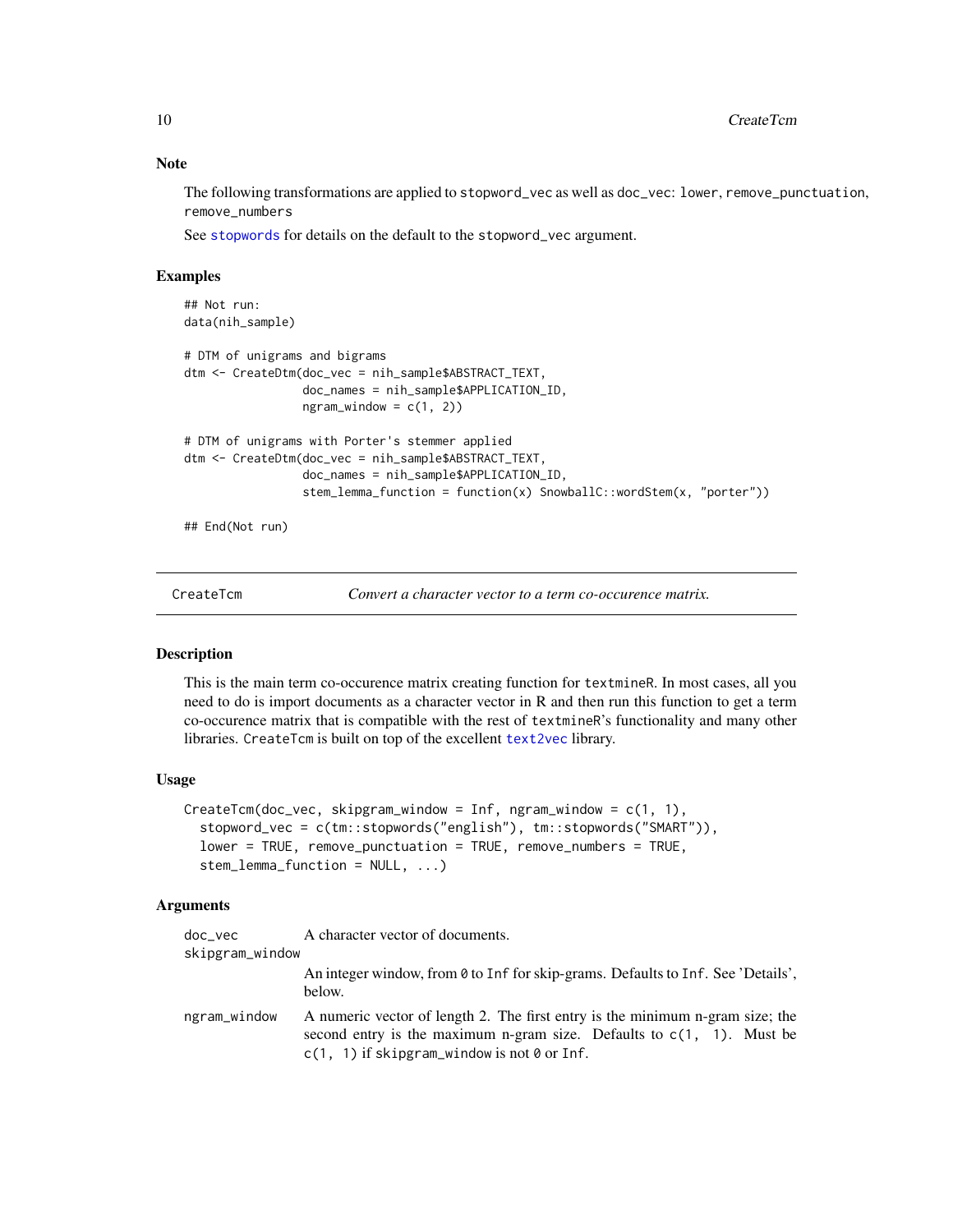#### <span id="page-10-0"></span>CreateTcm 11

| stopword_vec        | A character vector of stopwords you would like to remove. Defaults to c(tm::stopwords("english"),<br>If you do not want stopwords removed, specify stopword_vec = $c()$ . |  |  |  |  |
|---------------------|---------------------------------------------------------------------------------------------------------------------------------------------------------------------------|--|--|--|--|
| lower               | Do you want all words coerced to lower case? Defaults to TRUE                                                                                                             |  |  |  |  |
| remove_punctuation  |                                                                                                                                                                           |  |  |  |  |
|                     | Do you want to convert all non-alpha numeric characters to spaces? Defaults to<br><b>TRUE</b>                                                                             |  |  |  |  |
|                     | remove_numbers Do you want to convert all numbers to spaces? Defaults to TRUE                                                                                             |  |  |  |  |
| stem_lemma_function |                                                                                                                                                                           |  |  |  |  |
|                     | A function that you would like to apply to the documents for stemming, lemma-<br>tization, or similar. See examples for usage.                                            |  |  |  |  |
| $\cdots$            | Other arguments to be passed to TmParallelApply.                                                                                                                          |  |  |  |  |

#### Details

Setting skipgram\_window counts the number of times that term j appears within skipgram\_window places of term i. Inf and 0 create somewhat special TCMs. Setting skipgram\_window to Inf counts the number of times that term j appears across all documents containing i. Setting skipgram\_window to 0 counts the number of documents in which term j and term i occur together. A TCM where skipgram\_window is 0 is the only TCM that will be symmetric.

## Value

A document term matrix of class dgCMatrix. The rows index documents. The columns index terms. The i, j entries represent the count of term j appearing in document i.

#### Note

The following transformations are applied to stopword\_vec as well as doc\_vec: lower, remove\_punctuation, remove\_numbers

See [stopwords](#page-0-0) for details on the default to the stopword\_vec argument.

#### Examples

```
## Not run:
data(nih_sample)
# TCM of unigrams and bigrams
tcm <- CreateTcm(doc_vec = nih_sample$ABSTRACT_TEXT,
                 skipgram_window = Inf,
                 ngram_window = c(1, 2)# TCM of unigrams and a skip=gram window of 3, applying Porter's word stemmer
tcm <- CreateTcm(doc_vec = nih_sample$ABSTRACT_TEXT,
                 skipgram_window = 3,
                 stem_lemma_function = function(x) SnowballC::wordStem(x, "porter"))
```
## End(Not run)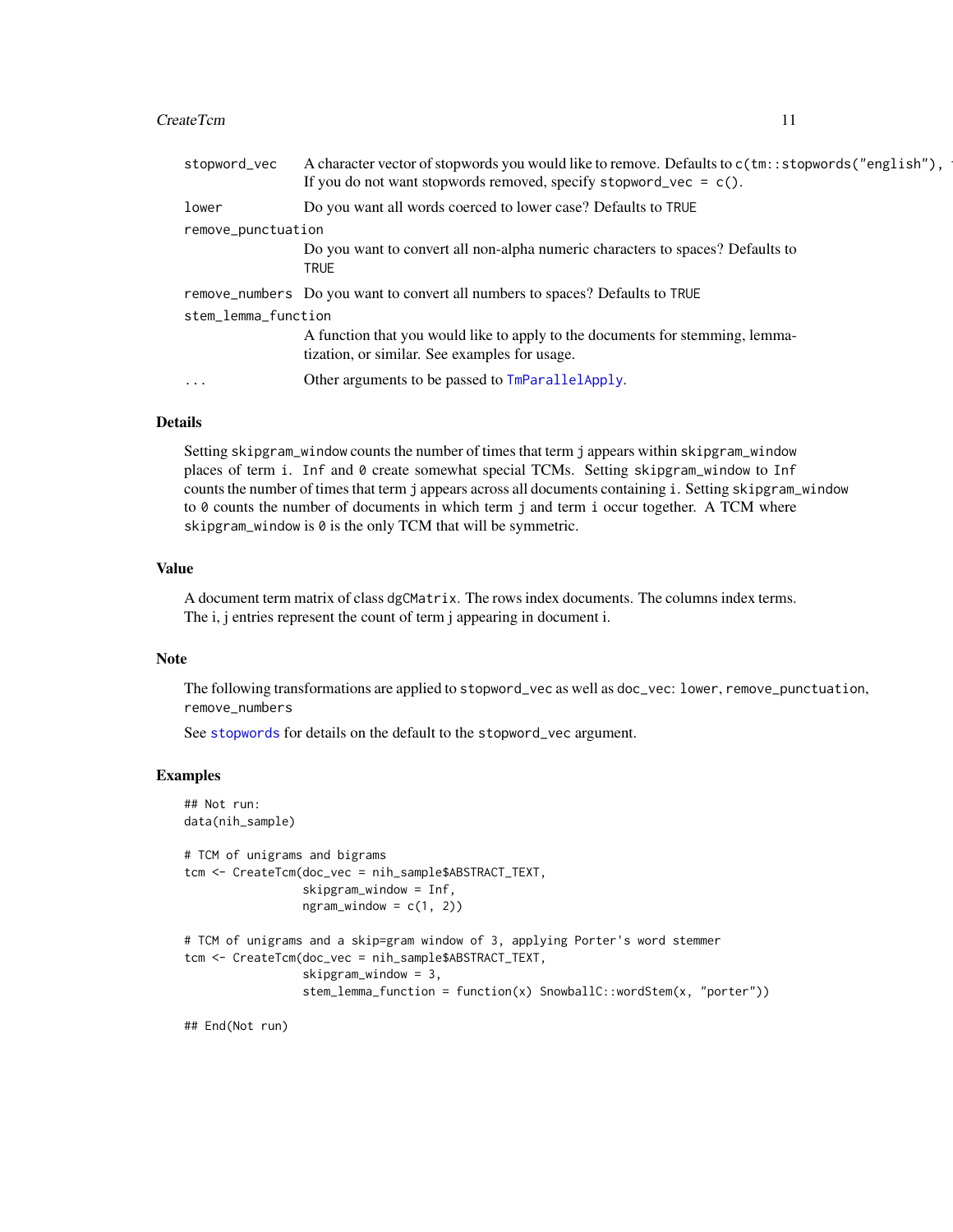<span id="page-11-0"></span>

Turns pluralizations of words in the columns of a document term matrix to their singular form. Then aggregates all columns that now have the same token. See example below.

#### Usage

DepluralizeDtm(dtm, ...)

#### **Arguments**

| dtm      | A document term matrix of class dgCMatrix whose colnames are tokens |
|----------|---------------------------------------------------------------------|
| $\cdots$ | Other arguments to pass to TmParallelApply. See note, below.        |

## Value

Returns a document term matrix of class dgCMatrix. The columns index the de-pluralized tokens of the input document term matrix. In other words, there will generally be fewer columns in the returned matrix than the input matrix

#### Note

This function performs parallel computation by default. The default behavior is to use all available cores according to [detectCores](#page-0-0). However, this can be modified by passing the cpus argument when calling this function.

```
## Not run:
myvec <- c("the quick brown fox eats chickens",
           "the slow gray fox eats the slow chicken",
           "look at my horse", "my horses are amazing")
names(myvec) <- paste("doc", 1:length(myvec), sep="_")
dtm \leq Vec2Dtm(vec = myvec, min.n.gram = 1, max.n.gram = 1)
dtm_new <- DepluralizeDtm(dtm = dtm)
#'
## End(Not run)
```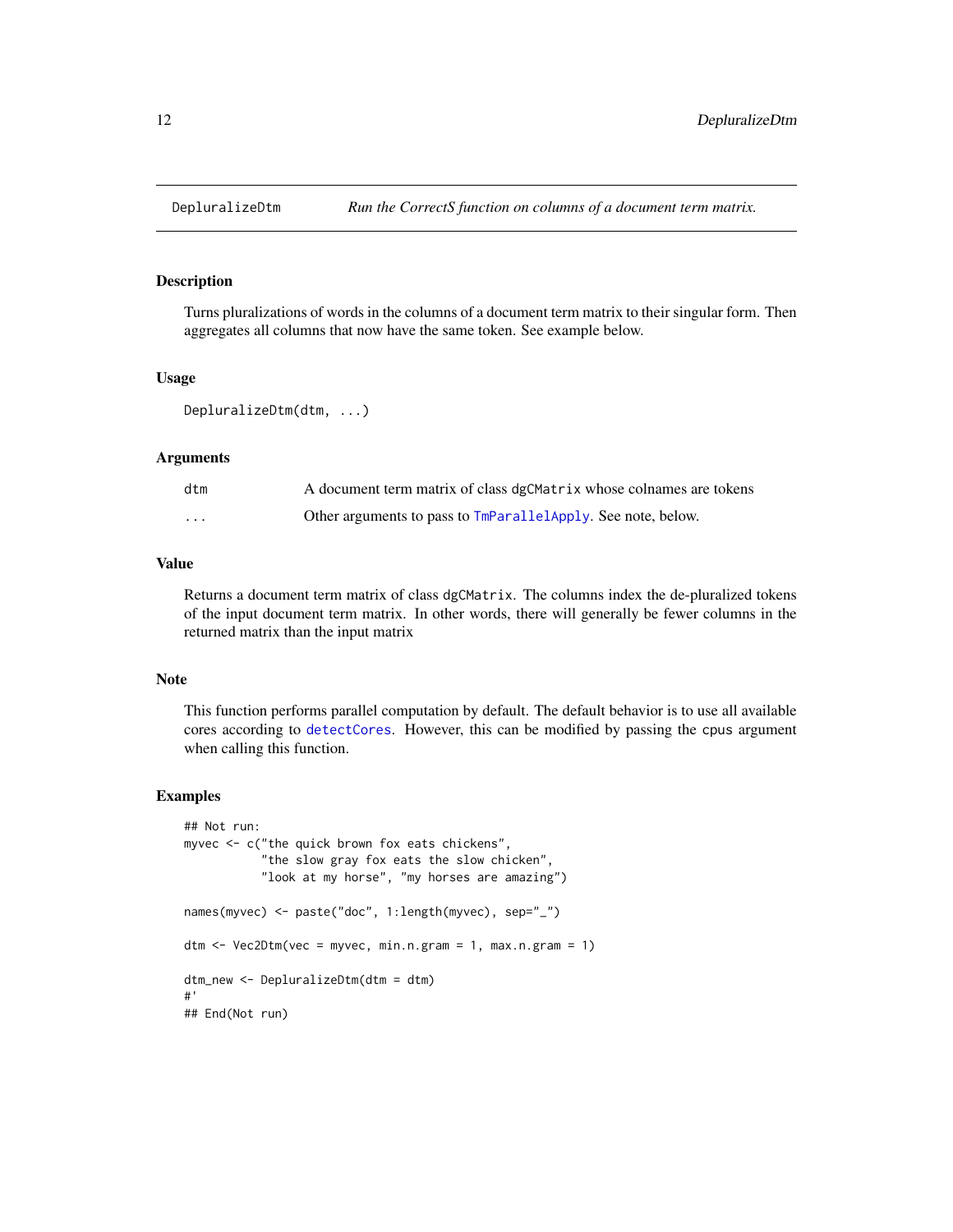<span id="page-12-0"></span>

This function takes a sparse matrix (DTM) as input and returns a character vector whose length is equal to the number of rows of the input DTM.

### Usage

Dtm2Docs(dtm, ...)

#### Arguments

| dtm      | A sparse Matrix from the matrix package whose rownames correspond to docu-<br>ments and colnames correspond to words |
|----------|----------------------------------------------------------------------------------------------------------------------|
| $\cdots$ | Other arguments to be passed to TmParallelApply. See note, below.                                                    |

## Value

Returns a character vector. Each entry of this vector corresponds to the rows of dtm.

#### Note

This function performs parallel computation if dtm has more than 3,000 rows. The default is to use all available cores according to [detectCores](#page-0-0). However, this can be modified by passing the cpus argument when calling this function.

#### Examples

```
# Load a pre-formatted dtm and topic model
data(nih_sample)
data(nih_sample_dtm)
```
# see the original documents nih\_sample\$ABSTRACT\_TEXT[ 1:3 ]

# see the new documents re-structured from the DTM new\_docs <- Dtm2Docs(dtm = nih\_sample\_dtm)

new\_docs[ 1:3 ]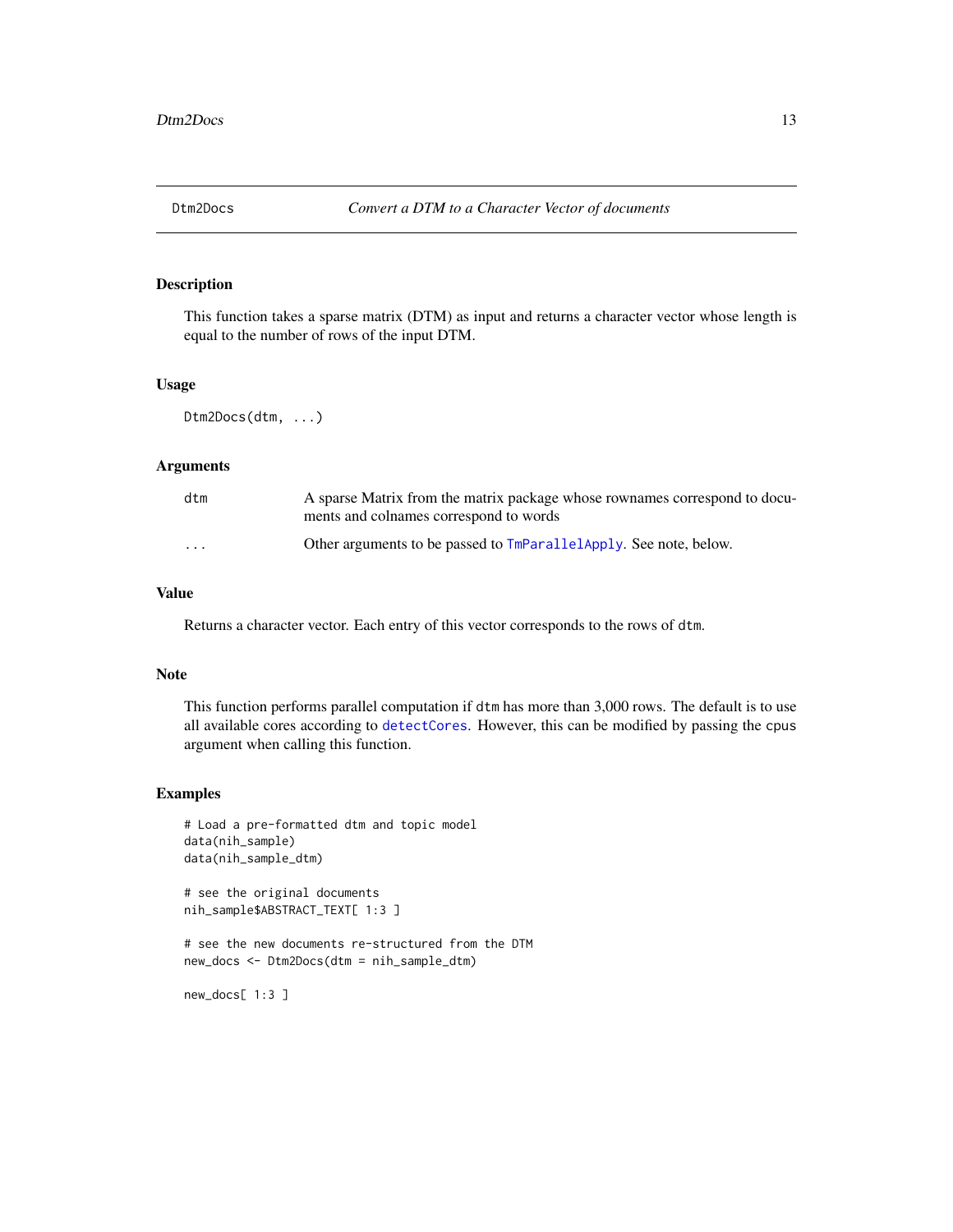<span id="page-13-0"></span>Turn a document term matrix, whose rows index documents and whose columns index terms, into a term co-occurence matrix. A term co-occurence matrix's rows and columns both index terms. See details, below.

#### Usage

Dtm2Tcm(dtm)

### Arguments

dtm A document term matrix, generally of class dgCMatrix, though other classes, such as dgTMatrix, may also work without issue.

## Value

Returns a square dgCMatrix whose rows and columns both index terms. The i, j entries of this matrix represent the count of term j across documents containing term i. Note that, while square, this matrix is not symmetric.

#### Examples

data(nih\_sample\_dtm)

tcm <- Dtm2Tcm(nih\_sample\_dtm)

Files2Vec *Function for reading text files into R*

#### Description

This function reads in all files in a directory ending in .txt into R. The result is a character vector where each entry is a .txt file. The names of the resulting vector are derived from the names of the files.

## Usage

```
Files2Vec(directory, ...)
```
#### Arguments

| directory | A path to directory containing the files you want to read into R.    |
|-----------|----------------------------------------------------------------------|
| $\cdot$   | Other arguments to be passed to $TmParallelApply$ . See note, below. |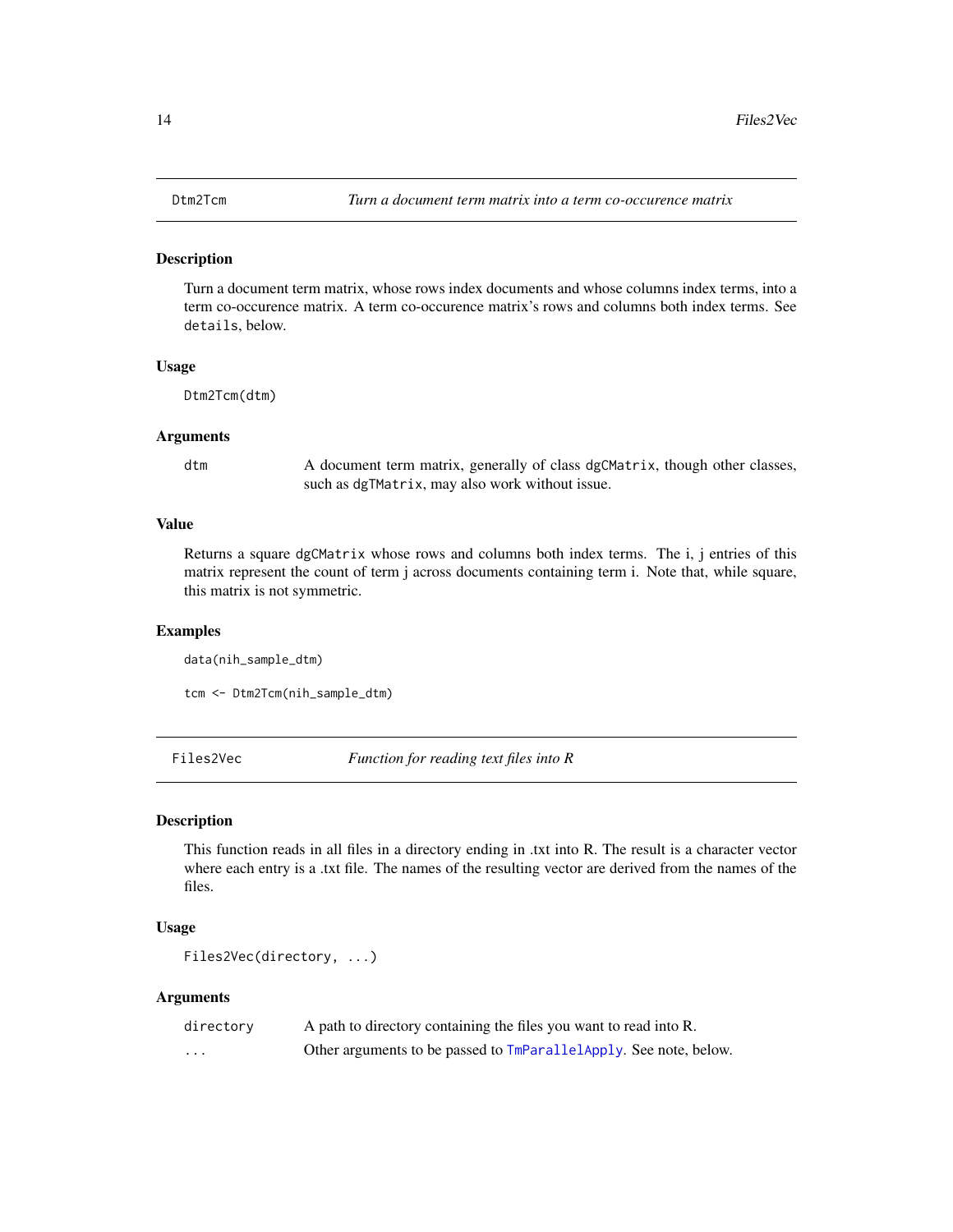## <span id="page-14-0"></span>FitCtmModel 15

## Value

Returns a character vector where each entry corresponds to a document.

#### Note

This function performs parallel computation by default. The default behavior is to use all available cores according to [detectCores](#page-0-0). However, this can be modified by passing the cpus argument when calling this function.

### Examples

```
## Not run:
my_text_vector <- Files2Vec("/path/to/my/data/")
## End(Not run)
```
FitCtmModel *Fit a Correlated Topic Model*

## Description

A wrapper for the [CTM](#page-0-0) function based on Blei's original code that returns a nicely-formatted topic model.

#### Usage

```
FitCtmModel(dtm, k, return_all = TRUE, ...)
```
#### Arguments

| dtm        | A document term matrix of class dgCMatrix                                                                                       |
|------------|---------------------------------------------------------------------------------------------------------------------------------|
| k.         | Number of topics                                                                                                                |
| return_all | Logical. Do you want the raw results of the underlying function returned along<br>with the formatted results? Defaults to TRUE. |
| $\ddotsc$  | Other arguments to pass to CTM.                                                                                                 |

#### Value

Returns a list with a minumum of two objects, phi and theta. The rows of phi index topics and the columns index tokens. The rows of theta index documents and the columns index topics.

```
# Load a pre-formatted dtm
data(nih_sample_dtm)
# Fit a CTM model on a sample of documents
model <- FitCtmModel(dtm = nih_sample_dtm[ sample(1:nrow(nih_sample_dtm) , 10) , ],
                     k = 3, return_all = FALSE)
```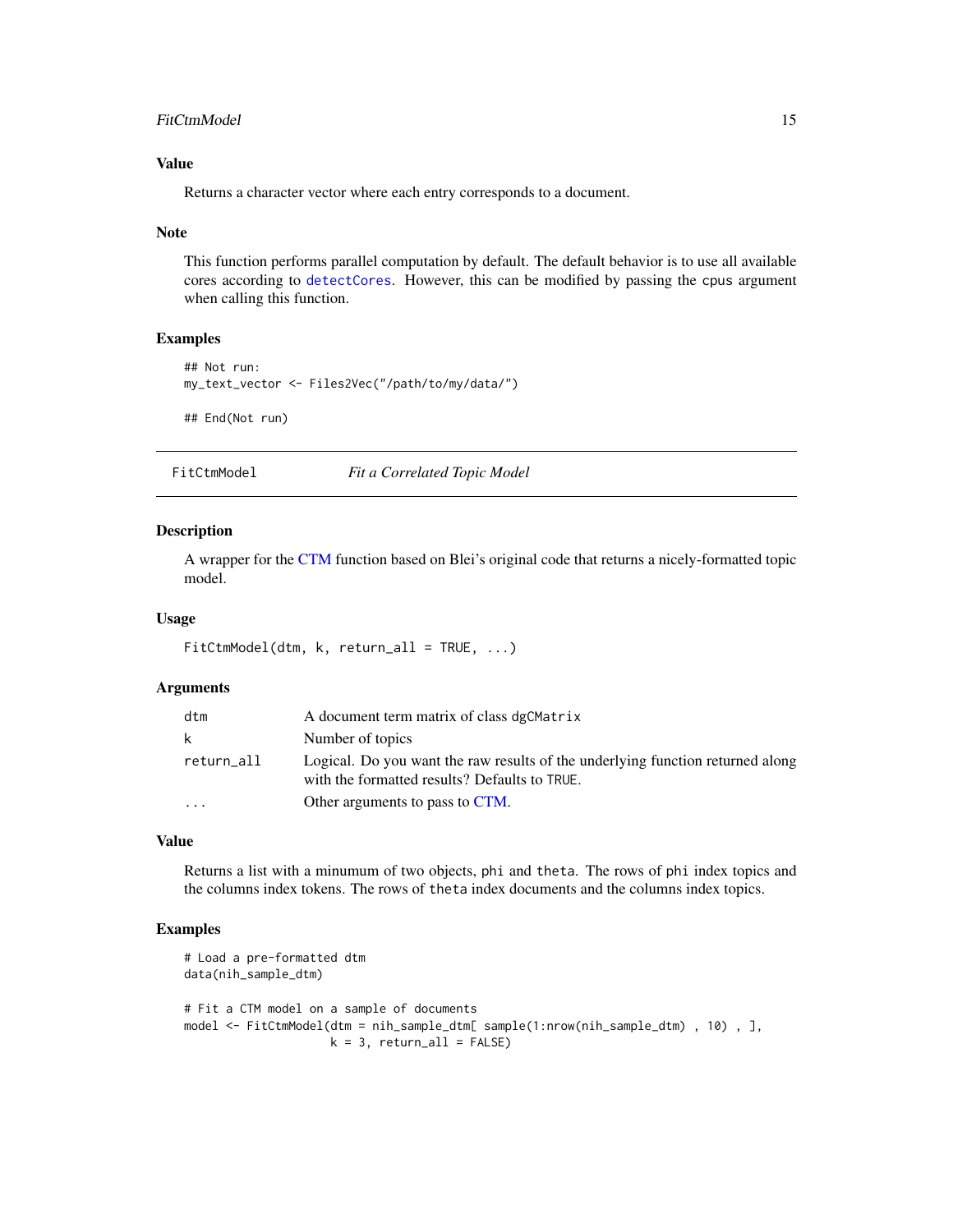A wrapper for two implementations of Latent Dirichlet Allocation that returns a nicely-formatted topic model. See details, below.

#### Usage

```
FitLdaModel(dtm, k, iterations = NULL, alpha = 0.1, beta = 0.05,
  smooth = TRUE, method = "gibbs", return_all = FALSE, ...)
```
## Arguments

| dtm        | A document term matrix of class dgCMatrix                                                                                                       |
|------------|-------------------------------------------------------------------------------------------------------------------------------------------------|
| k          | Number of topics                                                                                                                                |
| iterations | The number of Gibbs iterations if method $=$ 'gibbs'                                                                                            |
| alpha      | Dirichlet parameter for the distribution of topics over documents. Defaults to<br>0.1                                                           |
| beta       | Dirichlet parameter for the distribution of words over topics. Defaults to 0.05                                                                 |
| smooth     | Logical indicating whether or not you want to smooth the probabilities in the<br>rows of phi and theta.                                         |
| method     | One of either 'gibbs' or 'vem' for either Gibbs sampling or variational expecta-<br>tion maximization. Defaults to 'gibbs'. See details, below. |
| return_all | Logical. Do you want the raw results of the underlying function returned along<br>with the formatted results? Defaults to TRUE.                 |
| $\ddotsc$  | Other arguments to pass to underlying functions. See details, below.                                                                            |

## Details

For method = 'gibbs' this is a wrapper for [lda.collapsed.gibbs.sampler](#page-0-0) from the lda package. Additional arguments can be passed to 1da.collapsed.gibbs.sampler through .... However, there are some arguments that, if passed through ..., can cause conflicts. The arguments K, alpha, and eta for [lda.collapsed.gibbs.sampler](#page-0-0) are set with the arguments k, alpha, and beta, respectively. The arguments documents and vocab for 1da.collapsed.gibbs.sampler are set by dtm and aren't required.

For method = 'vem', this function is a wrapper for LDA from the topicmodels library. Arguments to [LDA](#page-0-0)'s control argument are passed through .... [LDA](#page-0-0), by default, has behavior worth noting. By default, it estimates alpha and beta as part of the expectation maximization. Therefore, the values of alpha and beta passed to [LDA](#page-0-0) will change unless estimate.alpha and estimate.beta are passed to ... and set to FALSE.

The ... argument can also be used to control the underlying behavior of  $\text{ImParallelApply}$ , such as the number of cpus, for example.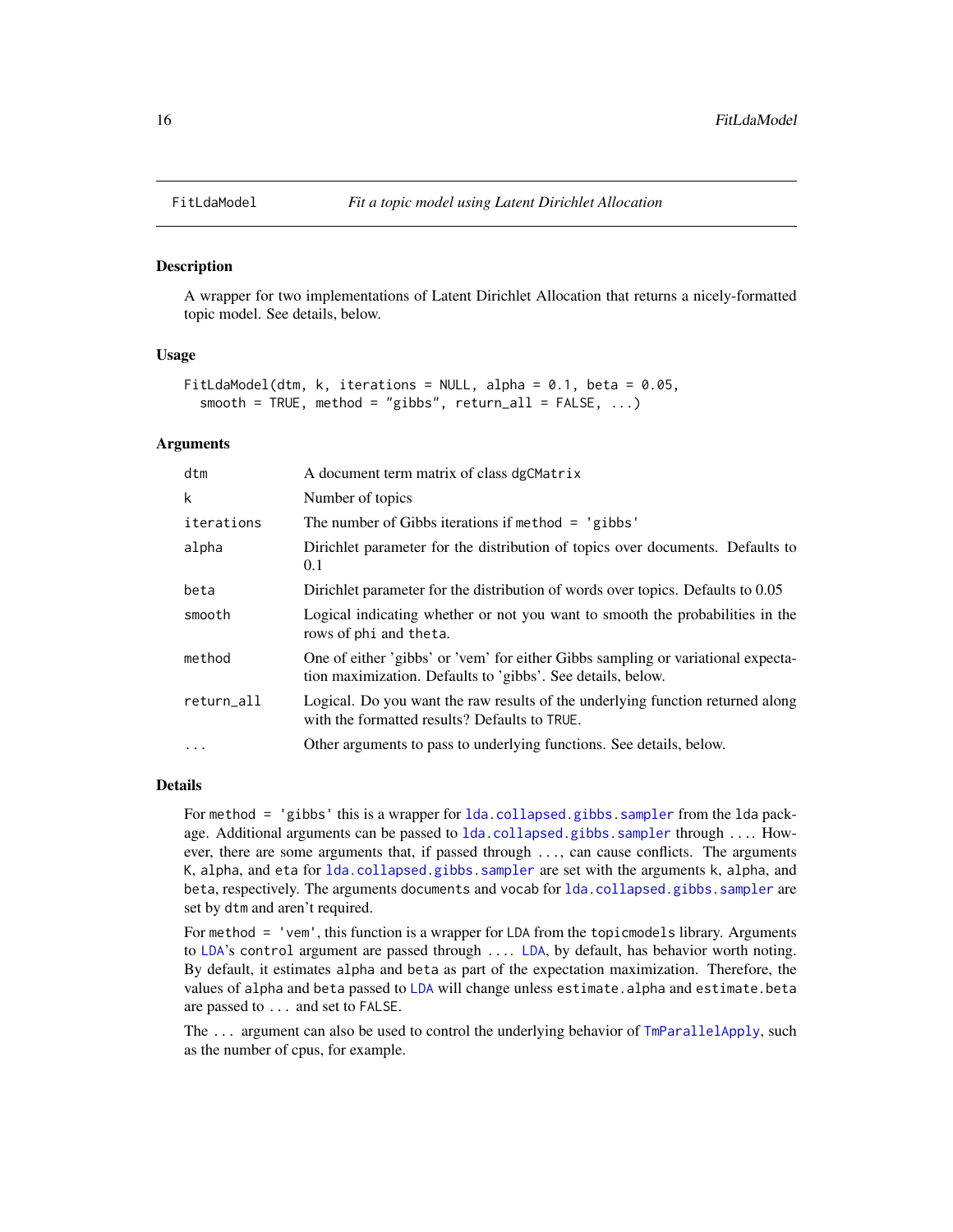#### <span id="page-16-0"></span>FitLsaModel 17

#### Value

Returns a list with a minumum of two objects, phi and theta. The rows of phi index topics and the columns index tokens. The rows of theta index documents and the columns index topics.

#### Examples

```
# Load a pre-formatted dtm
data(nih_sample_dtm)
# Fit an LDA model on a sample of documents
model <- FitLdaModel(dtm = nih_sample_dtm[ sample(1:nrow(nih_sample_dtm), 20), ],
                     k = 5, iterations = 200)
str(model)
# Fit a model, include likelihoods passed to lda::lda.collapsed.gibbs.sampler
model <- FitLdaModel(dtm = nih_sample_dtm[ sample(1:nrow(nih_sample_dtm), 20), ],
                     k = 5, iterations = 200, compute.log.likelihood = TRUE)
str(model)
```
FitLsaModel *Fit a topic model using Latent Semantic Analysis*

#### Description

A wrapper for RSpectra:: svds that returns a nicely-formatted latent semantic analysis topic model.

## Usage

```
FitLsaModel(dtm, k, return_all = FALSE, ...)
```
### **Arguments**

| dtm        | A document term matrix of class Matrix: : dgCMatrix                                      |
|------------|------------------------------------------------------------------------------------------|
| k          | Number of topics                                                                         |
| return_all | Should all objects returned from RSpectra: : svds be returned here? Defaults<br>to FALSE |
| $\ddotsc$  | Other arguments to pass to syds through its opts parameter.                              |

#### Details

Latent semantic analysis, LSA, uses single value decomposition to factor the document term matrix. In many LSA applications, TF-IDF weights are applied to the DTM before model fitting. However, this is not strictly necessary.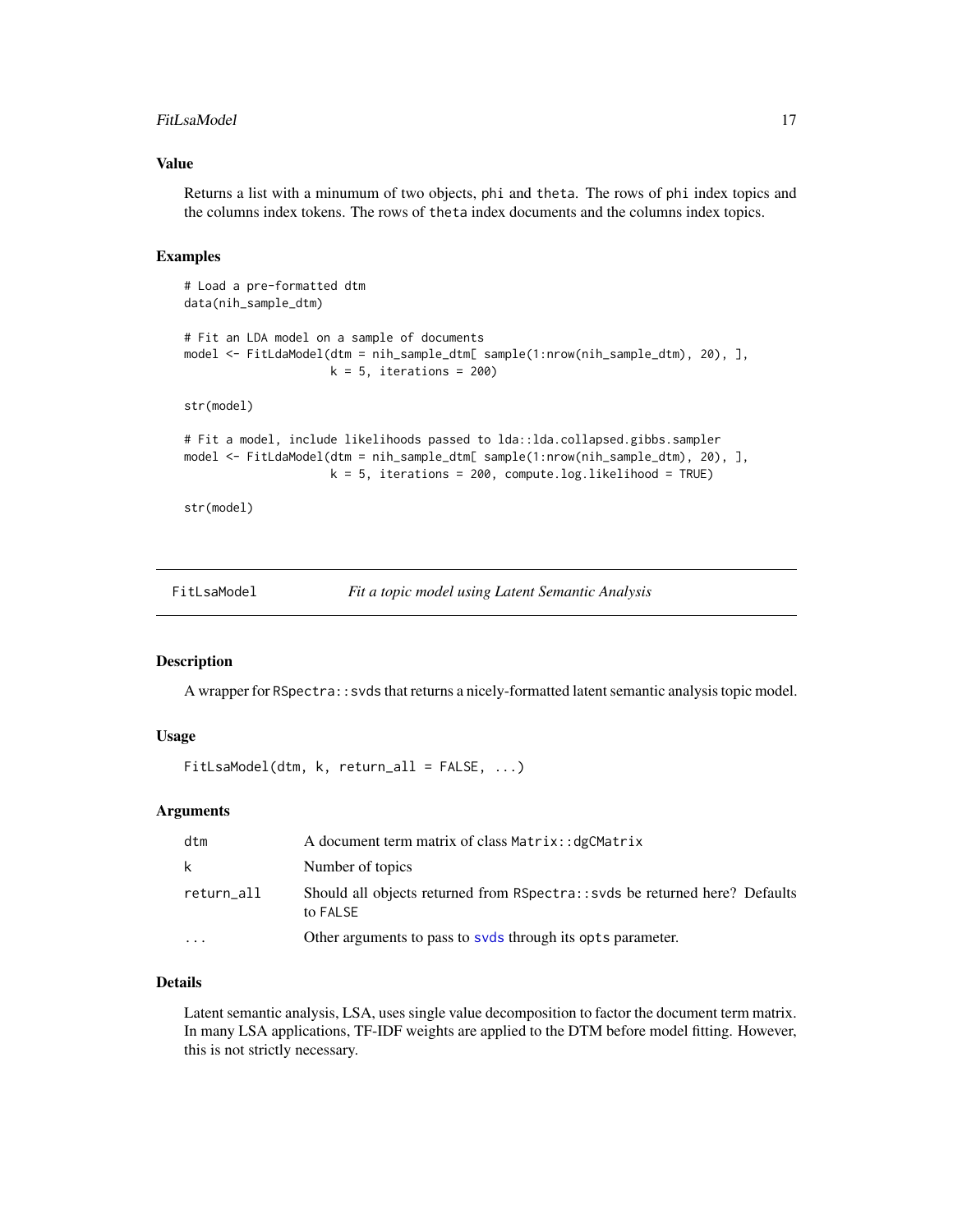#### <span id="page-17-0"></span>Value

Returns a list with a minimum of three objects: phi, theta, and sv. The rows of phi index topics and the columns index tokens. The rows of theta index documents and the columns index topics. sv is a vector of singular values.

## Examples

```
# Load a pre-formatted dtm
data(nih_sample_dtm)
# Convert raw word counts to TF-IDF frequency weights
idf <- log(nrow(nih_sample_dtm) / Matrix::colSums(nih_sample_dtm > 0))
dtm_tfidf <- Matrix::t(nih_sample_dtm) * idf
dtm_tfidf <- Matrix::t(dtm_tfidf)
# Fit an LSA model
model <- FitLsaModel(dtm = dtm_tfidf, k = 5)
str(model)
```
FormatRawLdaOutput *Format Raw Output from* [lda.collapsed.gibbs.sampler](#page-0-0)

## Description

extracts outputs from LDA model estimated with lda package by Jonathan Chang

#### Usage

FormatRawLdaOutput(lda\_result, docnames, smooth = TRUE)

## Arguments

| lda_result | The list value returned by 1da.collapsed.gibbs.sampler                                                                                   |
|------------|------------------------------------------------------------------------------------------------------------------------------------------|
| docnames   | A character vector giving the names of documents. This is generally row-<br>$names(dtm)$ .                                               |
| smooth     | Logical. Do you want to smooth your topic proportions so that there is a positive<br>value for each term in each topic? Defaults to TRUE |

## Value

Returns a list with two elements: phi whose rows represent the distribution of words across a topic and theta whose rows represent the distribution of topics across a document.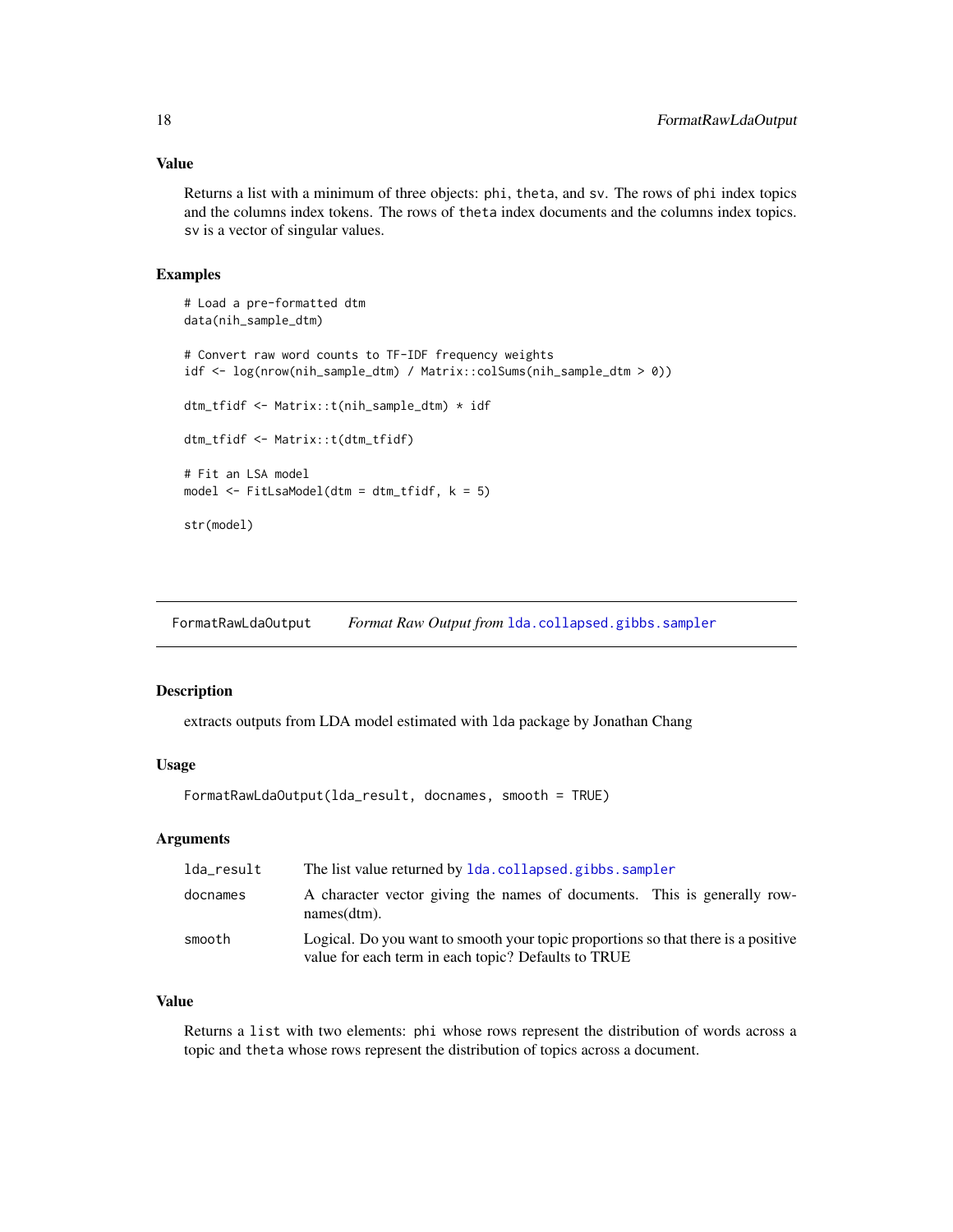#### <span id="page-18-0"></span>GetPhiPrime 2012 2013 2014 19:30 19:30 19:30 19:30 19:30 19:30 19:30 19:30 19:30 19:30 19:30 19:30 19:30 19:30

#### Examples

```
# Load a pre-formatted dtm and topic model
data(nih_sample_dtm)
# Get a sample of documents
dtm <- nih_sample_dtm[ sample(1:nrow(nih_sample_dtm), 20) , ]
# re-create a character vector of documents from the DTM
lex <- Dtm2Docs(dtm)
# Format for input to lda::lda.collapsed.gibbs.sampler
lex <- lda::lexicalize(lex, vocab=colnames(dtm))
# Fit the model from lda::lda.collapsed.gibbs.sampler
lda < - 1 da: lda.collapsed.gibbs.sampler(documents = lex, K = 5,
                                         vocab = colnames(dtm),
                                         num.iterations=200,
                                         alpha=0.1, eta=0.05)
# Format the result to get phi and theta matrices
lda <- FormatRawLdaOutput(lda_result=lda, docnames=rownames(dtm), smooth=TRUE)
```

```
GetPhiPrime Calculate a matrix whose rows represent P(topic_i|tokens)
```
#### Description

This function takes a phi matrix (P(token|topic)) and a theta matrix (P(topic|document)) and returns the phi prime matrix (P(topic|token)). Phi prime can be used for classifying new documents and for alternative topic labels. This function is deprecated. Use [CalcPhiPrime](#page-4-1) instead.

#### Usage

GetPhiPrime(phi, theta)

#### Arguments

| phi   | $=$ The phi matrix whose rows index topics and columns index words. The i, j<br>entries are $P(word \text{ i}   topic \text{ i})$         |
|-------|-------------------------------------------------------------------------------------------------------------------------------------------|
| theta | $=$ The theta matrix whose rows index documents and columns index topics. The<br>i, j entries are $P(\text{topic}_i   \text{document}_i)$ |

#### Value

Returns a matrix whose rows correspond to topics and whose columns correspond to tokens. The i,j entry corresponds to P(topic\_iltoken\_j)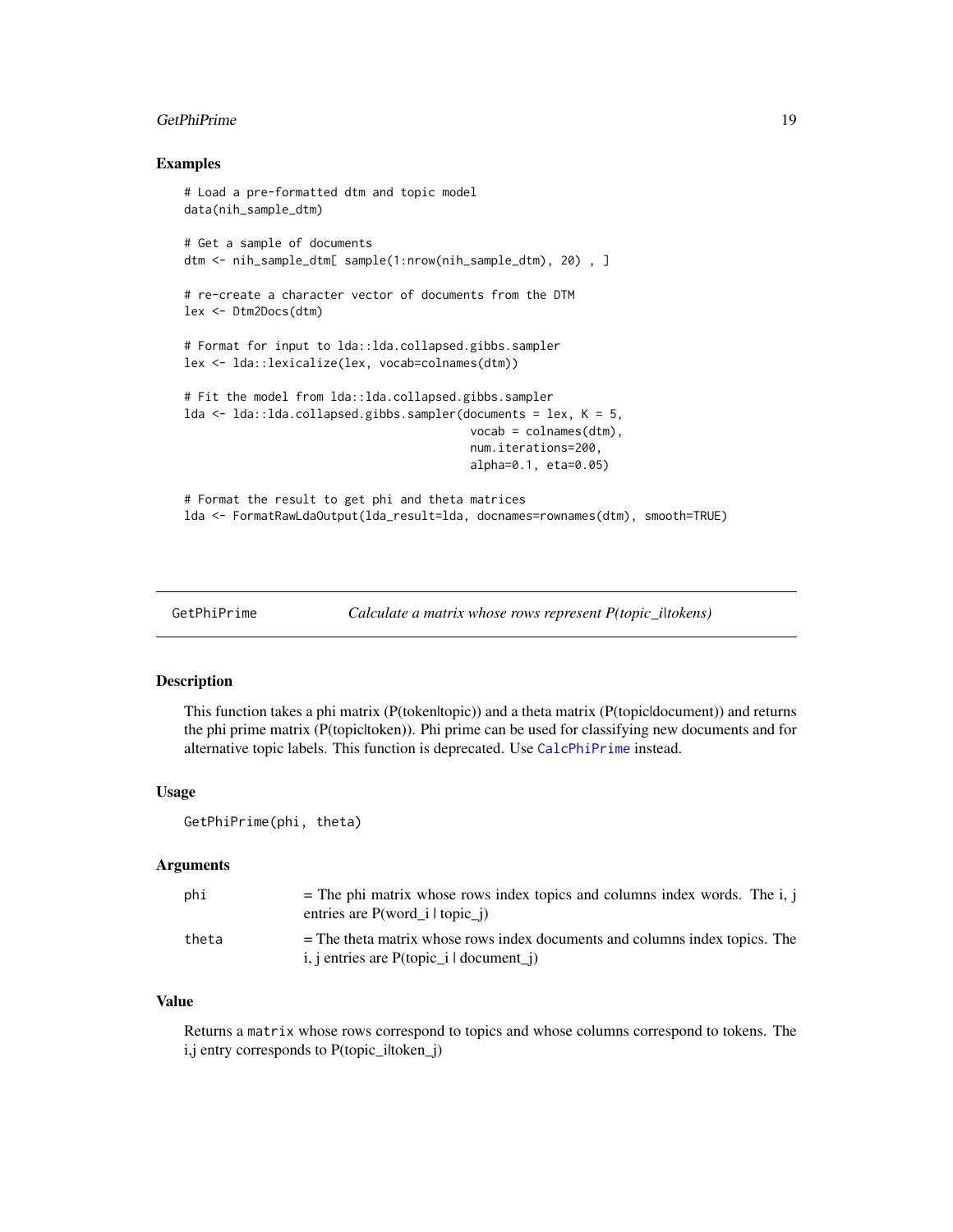#### Examples

```
# Load a pre-formatted dtm and topic model
data(nih_sample_topic_model)
# Make a phi_prime matrix, P(topic|words)
phi_prime <- GetPhiPrime(phi = nih_sample_topic_model$phi,
                         theta = nih_sample_topic_model$theta)
```
<span id="page-19-1"></span>GetProbableTerms *Get cluster labels using a "more probable" method of terms*

## Description

Function extracts probable terms from a set of documents. Probable here implies more probable than in a corpus overall.

## Usage

```
GetProbableTerms(docnames, dtm, p_terms = NULL)
```
## Arguments

| docnames | A character vector of rownames of dtm for set of documents                      |
|----------|---------------------------------------------------------------------------------|
| dtm      | A document term matrix of class matrix or dgCMatrix.                            |
| p_terms  | If not NULL (the default), a numeric vector representing the probabiliy of each |
|          | term in the corpus whose names correspond to colnames (dtm).                    |

#### Value

Returns a numeric vector of the format p\_terms. The entries of the vectors correspond to the difference in the probability of drawing a term from the set of documents given by docnames and the probability of drawing that term from the corpus overall (p\_terms).

```
# Load a pre-formatted dtm and topic model
data(nih_sample_topic_model)
data(nih_sample_dtm)
```

```
# documents with a topic proportion of .25 or higher for topic 2
mydocs <- rownames(nih_sample_topic_model$theta)[ nih_sample_topic_model$theta[ , 2 ] >= 0.25 ]
term_probs <- Matrix::colSums(nih_sample_dtm) / sum(Matrix::colSums(nih_sample_dtm))
GetProbableTerms(docnames = mydocs, dtm = nih_sample_dtm, p_terms = term_probs)
```
<span id="page-19-0"></span>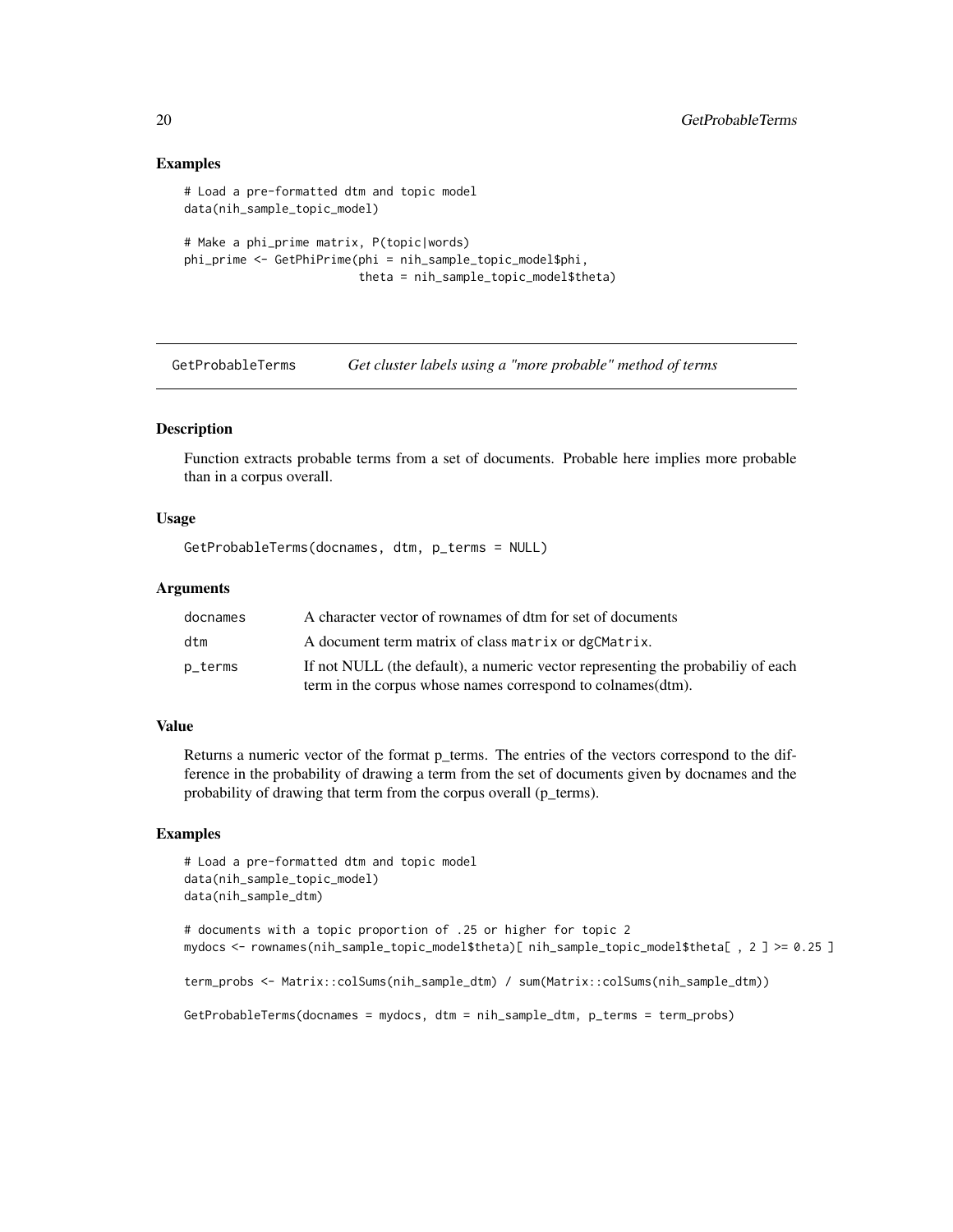<span id="page-20-0"></span>

Takes topics by terms matrix and returns top M terms for each topic

#### Usage

GetTopTerms(phi, M)

## Arguments

| phi | A matrix whose rows index topics and columns index words |
|-----|----------------------------------------------------------|
| M   | An integer for the number of terms to return             |

## Value

Returns a data. frame whose columns correspond to a topic and whose m-th row correspond to the m-th top term from the input phi.

#### Examples

```
# Load a pre-formatted dtm and topic model
data(nih_sample_dtm)
data(nih_sample_topic_model)
top_terms <- GetTopTerms(phi = nih_sample_topic_model$phi, M = 5)
str(top_terms)
```
HellDist *Hellinger Distance*

## Description

Calculates the Hellinger distances or the rows or columns of a numeric matrix or for two numeric vectors. This function is deprecated. Use [CalcHellingerDist](#page-1-1) instead.

## Usage

 $HellDist(x, y = NULL, by_rows = TRUE)$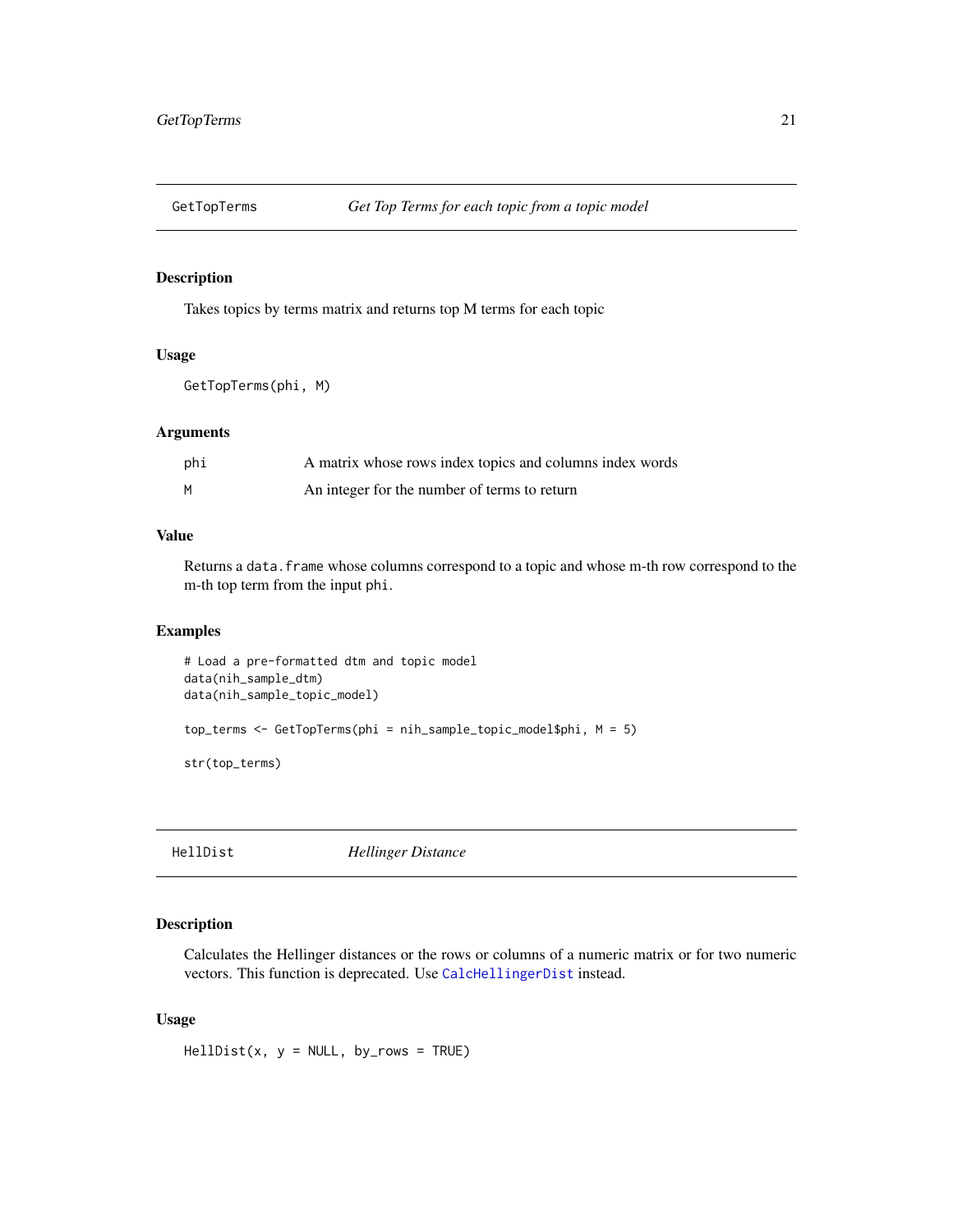#### <span id="page-21-0"></span>**Arguments**

| $\mathsf{X}$ | A numeric matrix or numeric vector                                 |
|--------------|--------------------------------------------------------------------|
| - V          | A numeric vector, y must be specified if x is a numeric vector.    |
| by_rows      | Logical. If x is a matrix, should distances be calculated by rows? |

### Value

If  $x$  is a matrix, this returns an square and symmetric matrix. The  $i, j$  entries correspond to the Hellinger Distance between the rows of x (or the columns of x if by\_rows = FALSE). If x and y are vectors, this returns a numeric scalar whose value is the Hellinger Distance between x and y.

## Examples

 $x \le -$  rchisq(n = 100, df = 8)  $y \le -x^2$  $HellDist(x = x, y = y)$ mymat  $\leq$  rbind(x, y)  $HellDist(x = mymat)$ 

Internals *Internal helper functions for* textmineR

## Description

These functions are internal helper functions for textmineR. They are not designed to be called by users. Each of the functions here are C++ functions. There are corresponding R functions that call these that add additional functionality.

JSD *Jensen-Shannon Divergence*

#### Description

This function calculates the Jensen Shannon Divergence for the rows or columns of a numeric matrix or for two numeric vectors. This function is deprecated. Use [CalcJSDivergence](#page-2-1) instead.

### Usage

 $JSD(x, y = NULL, by_rows = TRUE)$ 

#### Arguments

| x       | A numeric matrix or numeric vector                                 |
|---------|--------------------------------------------------------------------|
| v       | A numeric vector, y must be specified if x is a numeric vector.    |
| by_rows | Logical. If x is a matrix, should distances be calculated by rows? |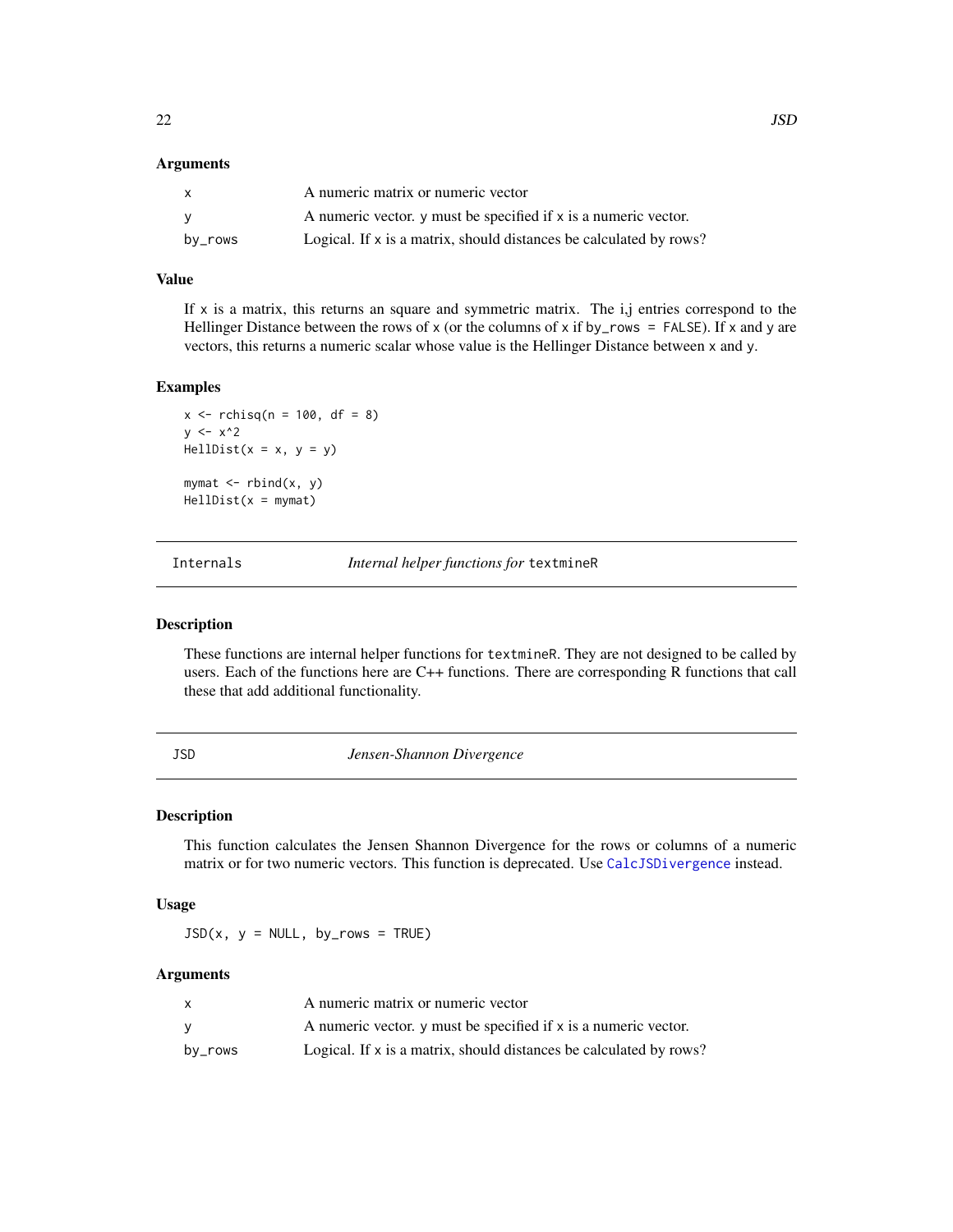## <span id="page-22-0"></span>LabelTopics 23

## Value

If  $x$  is a matrix, this returns an square and symmetric matrix. The i,j entries correspond to the Hellinger Distance between the rows of x (or the columns of x if by\_rows = FALSE). If x and y are vectors, this returns a numeric scalar whose value is the Hellinger Distance between x and y.

#### Examples

```
x \le rchisq(n = 100, df = 8)
y \le -x^2JSD(x = x, y = y)mymat \leq rbind(x, y)
JSD(x = mymat)
```
LabelTopics *Get some topic labels using a "more probable" method of terms*

#### Description

Function calls [GetProbableTerms](#page-19-1) with some rules to get topic labels. This function is in "superultra-mega alpha"; use at your own risk/discretion.

## Usage

```
LabelTopics(assignments, dtm, M = 2)
```
#### Arguments

| assignments | A documents by topics matrix similar to theta. This will work best if this<br>matrix is sparse, with only a few non-zero topics per document.                      |
|-------------|--------------------------------------------------------------------------------------------------------------------------------------------------------------------|
| dtm         | A document term matrix of class matrix or dgCMatrix. The columns of dtm<br>should be n-grams whose colnames have a "_" where spaces would be between<br>the words. |
| M           | The number of n-gram labels you want to return. Defaults to 2                                                                                                      |

## Value

Returns a matrix whose rows correspond to topics and whose j-th column corresponds to the j-th "best" label assignment.

```
# Load a pre-formatted dtm and topic model
data(nih_sample_dtm)
data(nih_sample_topic_model)
assignments <- t(apply(nih_sample_topic_model$theta, 1, function(x){
 x[ x < 0.05 ] < -0
```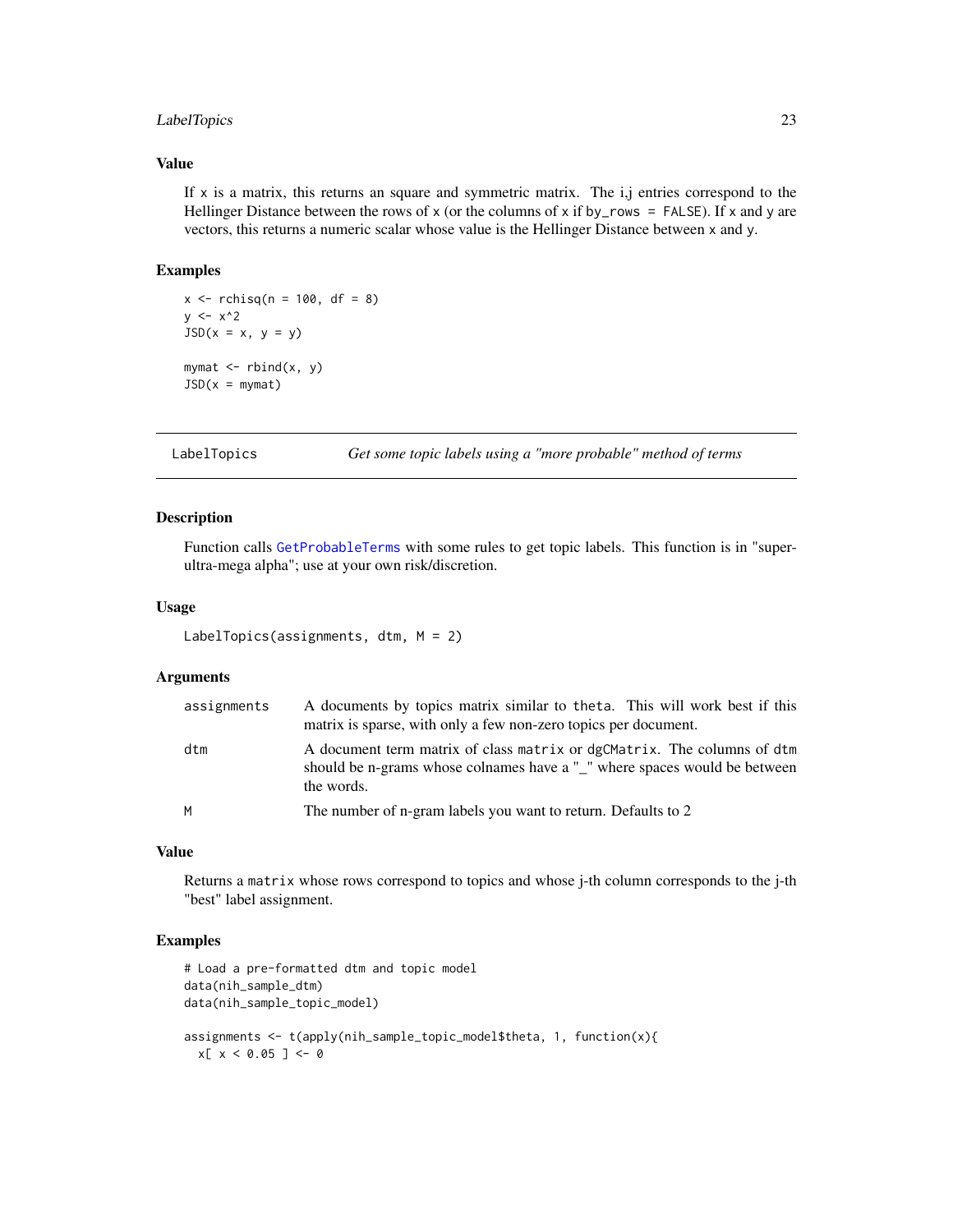```
x / sum(x)}))
labels <- LabelTopics(assignments = assignments, dtm = nih_sample_dtm, M = 2)
```
nih *Abstracts and metadata from NIH research grants awarded in 2014*

#### Description

This dataset holds information on research grants awarded by the National Institutes of Health (NIH) in 2014. The data set was downloaded in approximately January of 2015 from [http://exporter.](http://exporter.nih.gov/ExPORTER_Catalog.aspx) [nih.gov/ExPORTER\\_Catalog.aspx](http://exporter.nih.gov/ExPORTER_Catalog.aspx). It includes both 'projects' and 'abstracts' files.

#### Usage

```
data("nih_sample")
data("nih_sample_dtm")
data("nih_sample_topic_model")
```
#### Format

A data.frame of 100 randomly-sampled grants' abstracts and metadata. A dgCMatrix representing the document term matrix of abstracts from 100 randomly-sampled grants. A list containing a topic model of these 100 sampled grants.

#### Source

National Institutes of Health ExPORTER [http://exporter.nih.gov/ExPORTER\\_Catalog.aspx](http://exporter.nih.gov/ExPORTER_Catalog.aspx)

RecursiveRbind *Recursively call rBind from the Matrix package.*

#### Description

This is used for combining a list of sparce matrices into a large Matrix. This is a worker function for textmineR and generally not made to be used by users. However, the function is provided for custom functions.

#### Usage

```
RecursiveRbind(matrix_list)
```
<span id="page-23-0"></span>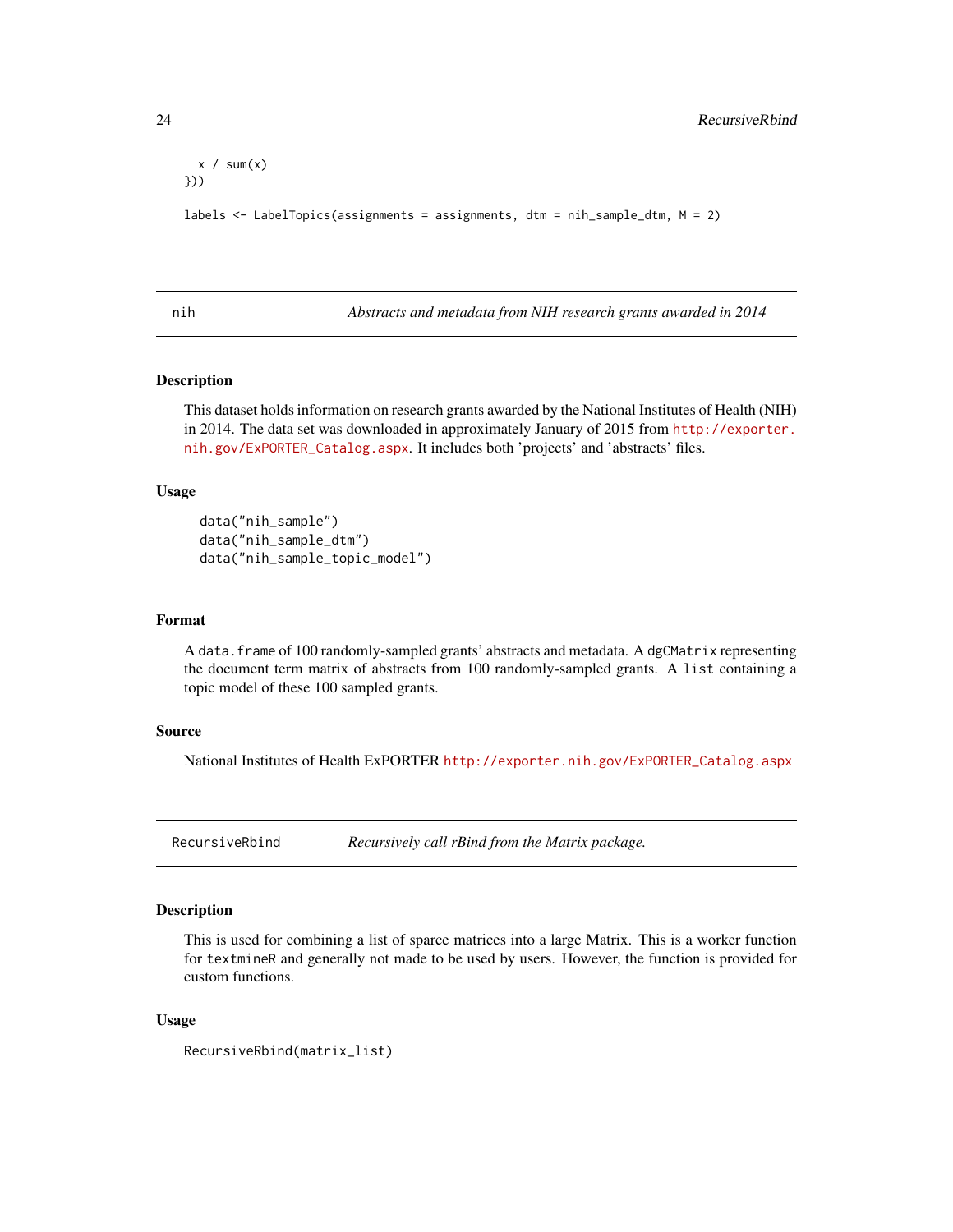## <span id="page-24-0"></span>TermDocFreq 25

#### **Arguments**

matrix\_list A list, each element containing a matrix of class dgCMatrix

#### Value

Returns a matrix of class dgCMatrix.

#### Examples

```
a_matrix <- Matrix::Matrix(0, nrow=10, ncol=10)
a_list <- list(a_matrix, a_matrix, a_matrix, a_matrix, a_matrix)
result <- RecursiveRbind(a_list)
```
TermDocFreq *Get term frequencies and document frequencies from a document term matrix.*

#### Description

This function takes a document term matrix as input and returns a data frame with columns for term frequency, document frequency, and inverse-document frequency

#### Usage

TermDocFreq(dtm)

## Arguments

dtm A document term matrix of class dgCMatrix.

## Value

Returns a data.frame with 4 columns. The first column, term is a vector of token labels. The second column, term\_freq is the count of times term appears in the entire corpus. The third column doc\_freq is the count of the number of documents in which term appears. The fourth column, idf is the log-weighted inverse document frequency of term.

```
# Load a pre-formatted dtm and topic model
data(nih_sample_dtm)
data(nih_sample_topic_model)
# Get the term frequencies
term_freq_mat <- TermDocFreq(nih_sample_dtm)
str(term_freq_mat)
```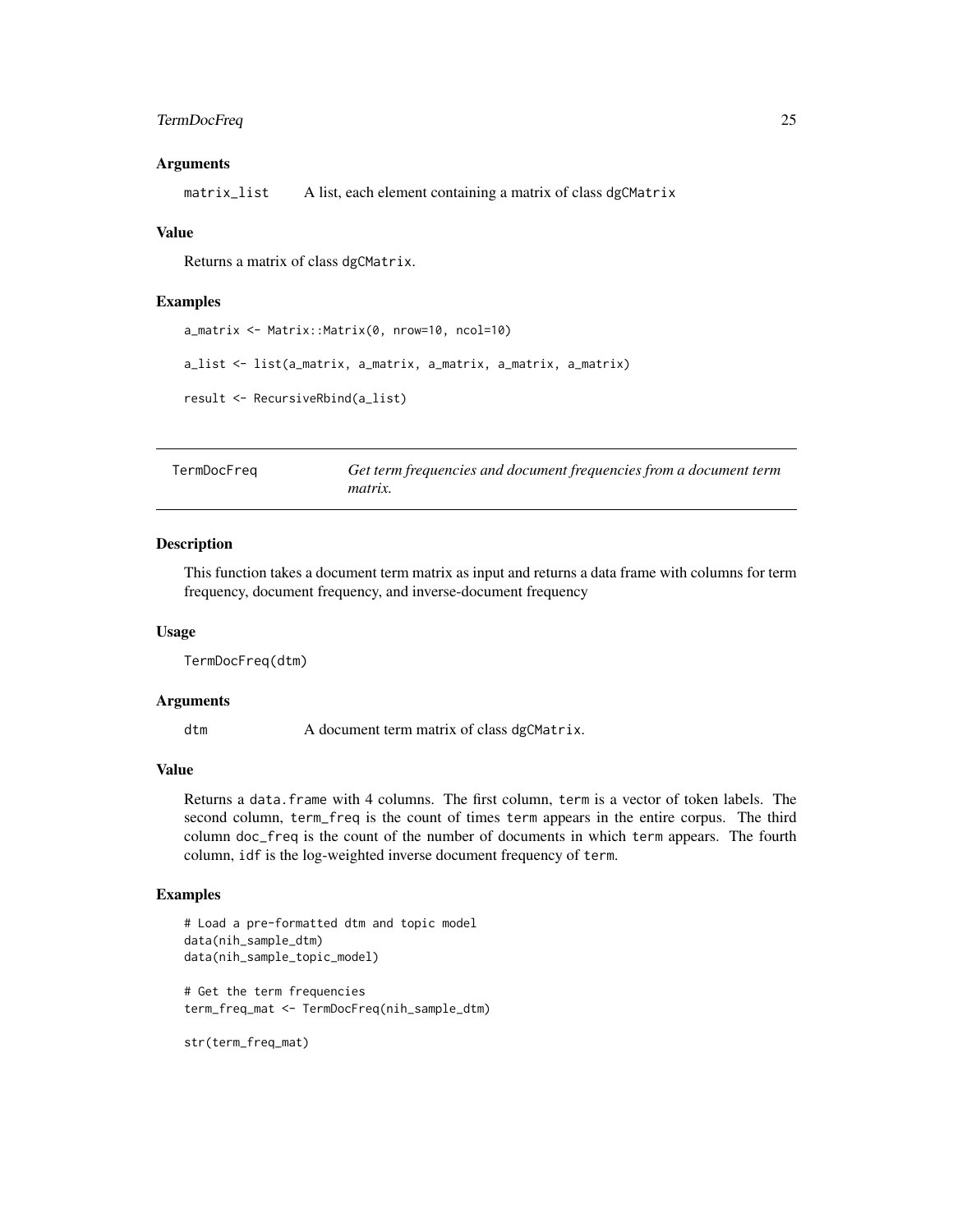<span id="page-25-1"></span><span id="page-25-0"></span>

This function takes a vector or list and a function and applies in parallel.

## Usage

```
TmParallelApply(X, FUN, cpus = parallel::detectCores(), export = NULL,
  libraries = NULL, envir = parent.frame())
```
## Arguments

| X.         | A vector or list over which to apply FUN                                                                               |
|------------|------------------------------------------------------------------------------------------------------------------------|
| <b>FUN</b> | A function to apply over X                                                                                             |
| cpus       | Number of CPU cores to use, defaults to the value returned by detect Cores.                                            |
| export     | A character vector of objects in the workspace to export when using a Windows<br>machine. Defauts to NULL              |
| libraries  | A character vector of library/package names to load on to each cluster if using a<br>Windows machine. Defaults to NULL |
| envir      | Environment from which to export variables in variest                                                                  |

## Details

This function is used to parallelize executions in textmineR. It is necessary because of differing capabilities between Windows and Unix. Unix systems use [mclapply](#page-0-0). Windows systems use [parLapply](#page-0-0).

## Value

This function returns a list of length length(X).

```
## Not run:
x \le -1:10000f \le function(y) y * y + 12result <- TmParallelApply(x, f)
## End(Not run)
```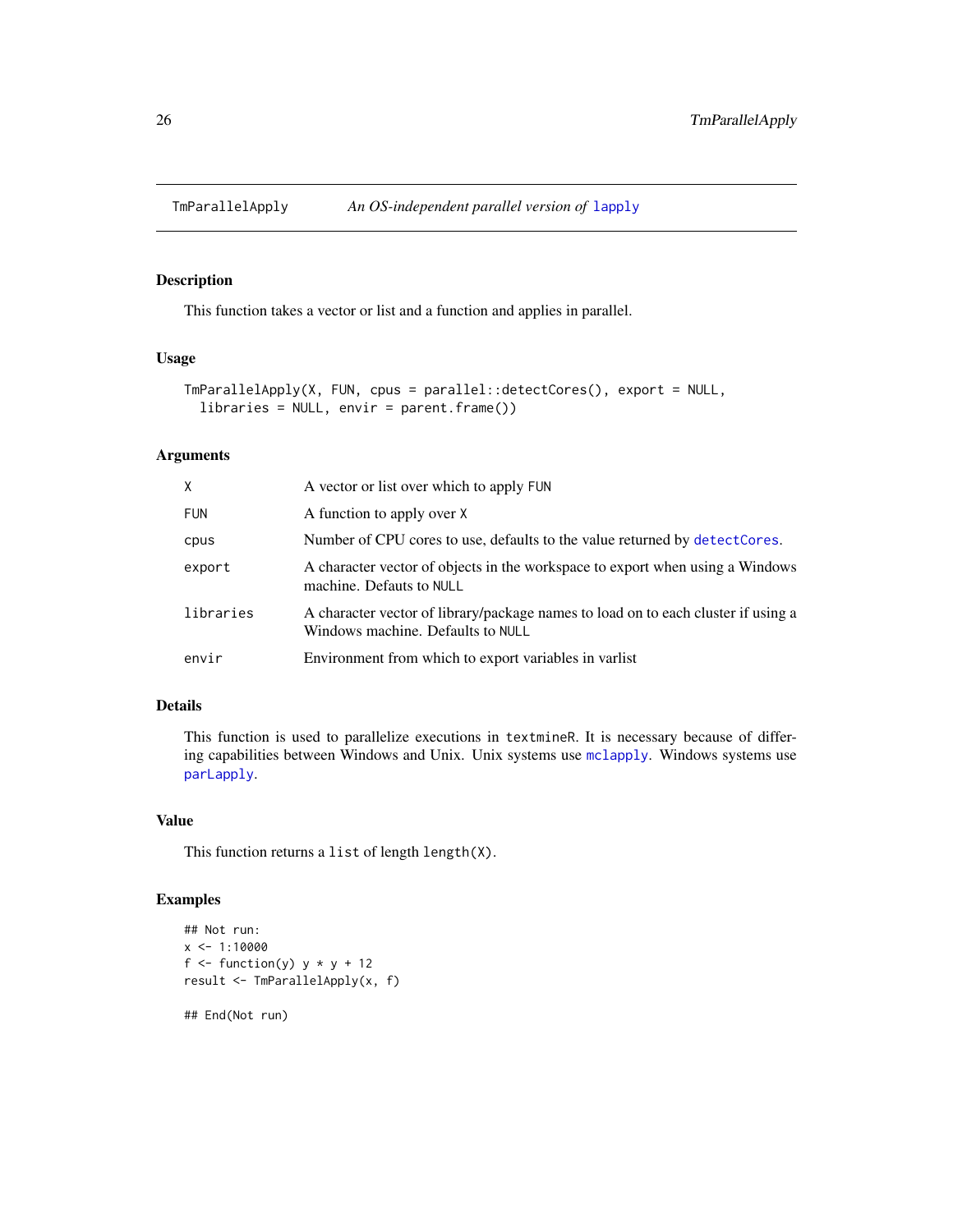<span id="page-26-0"></span>

This function is deprecated. Use [CreateDtm](#page-8-1) instead.

## Usage

```
Vec2Dtm(vec, docnames = names(vec), min.n.gram = 1, max.n.gram = 1,
  remove.stopwords = TRUE, custom.stopwords = NULL, lower = TRUE,
  remove.punctuation = TRUE, remove.numbers = TRUE, stem.document = FALSE,
  ...)
```
## Arguments

| vec                | A character vector of documents.                                                                                                 |  |
|--------------------|----------------------------------------------------------------------------------------------------------------------------------|--|
| docnames           | A vector of names for your documents. Defaults to names (doc_vec). If NULL,<br>then docnames is set to be 1: length (doc_vec).   |  |
| min.n.gram         | The minimum size of n for creating n-grams. Defaults to 1.                                                                       |  |
| max.n.gram         | The maximum size of n for creating n-grams. Defaults to 1. Numbers greater<br>than 3 are discouraged due to risk of overfitting. |  |
| remove.stopwords   |                                                                                                                                  |  |
|                    | Do you want to remove standard stopwords from your documents? Defaults to<br>TRUE.                                               |  |
| custom.stopwords   |                                                                                                                                  |  |
|                    | If not NULL (the default) a character vector of stopwords to remove from your<br>corpus.                                         |  |
| lower              | Do you want all words coerced to lower case? Defaults to TRUE                                                                    |  |
| remove.punctuation |                                                                                                                                  |  |
|                    | Do you want to convert all non-alpha numeric characters to spaces? Defaults to<br><b>TRUE</b>                                    |  |
|                    | remove.numbers Do you want to convert all numbers to spaces? Defaults to TRUE                                                    |  |
| stem.document      | Do you want to stem the words in your document using Porter's word stemmer?<br>Defaults to FALSE                                 |  |
| $\cdots$           | Other arguments to be passed to TmParallelApply.                                                                                 |  |

## Value

A document term matrix of class dgCMatrix. The rows index documents. The columns index terms. The i, j entries represent the count of term j appearing in document i.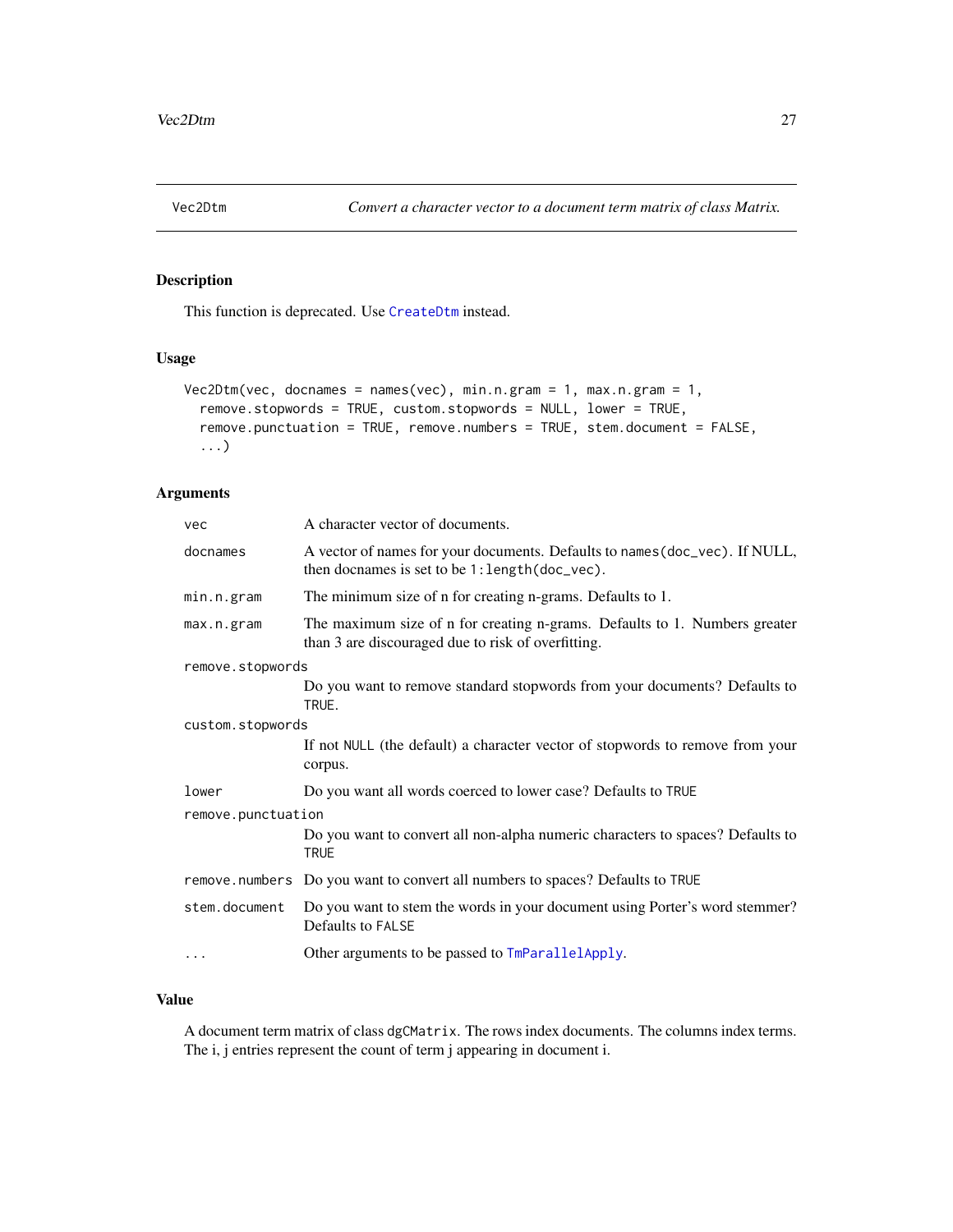#### 28 vec2Dtm

## Examples

```
## Not run:
data(nih_sample)
```

```
dtm <- Vec2Dtm(vec = nih_sample$ABSTRACT_TEXT,
              docnames = nih_sample$APPLICATION_ID,
              min.n.gram = 1, max.n.gram = 2)
```
dim(dtm)

```
head(colnames(dtm))
```
head(rownames(dtm))

## End(Not run)